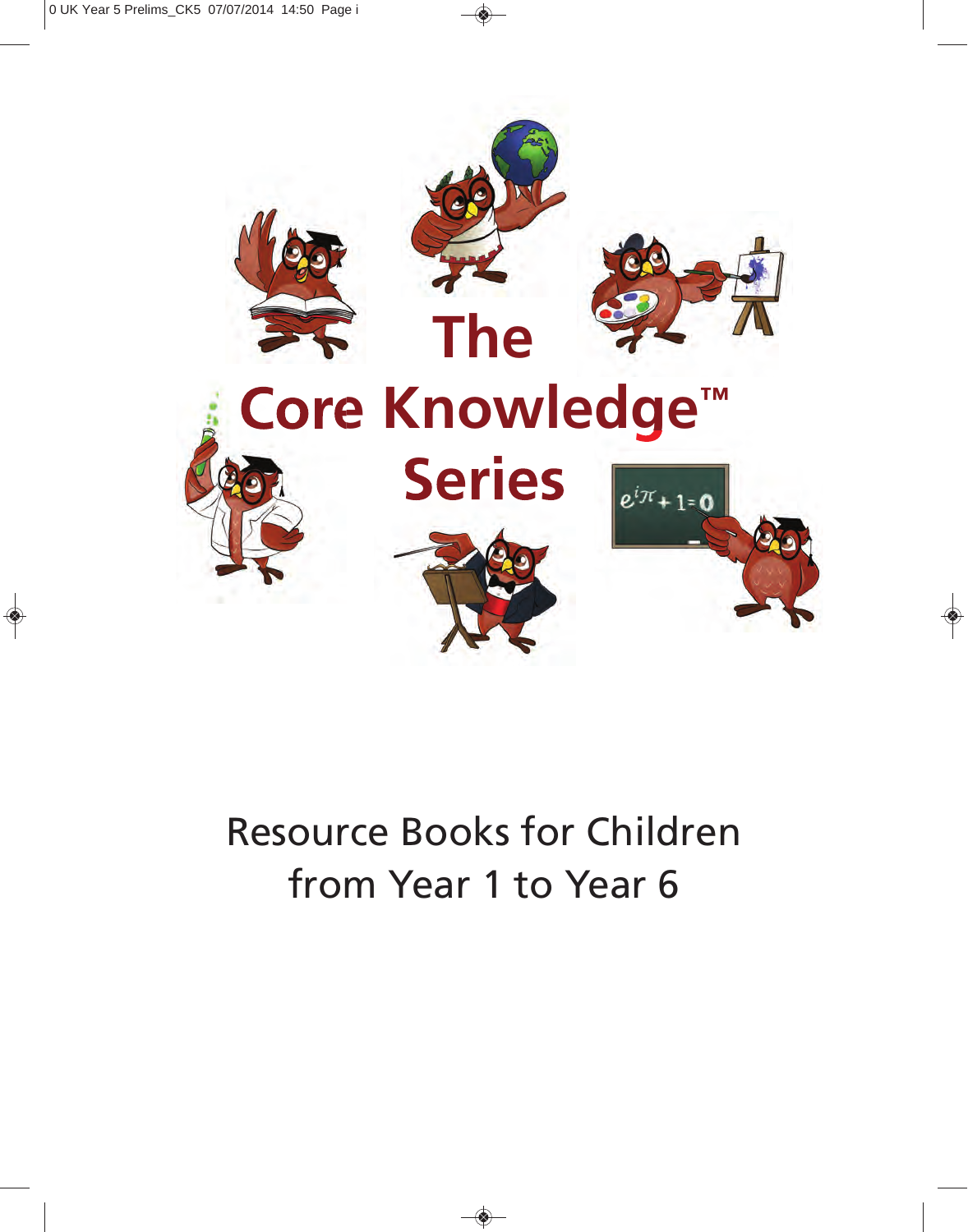#### PRAISE FOR THE CORE KNOWLEDGE UK SERIES

'The Core Knowledge Sequence puts knowledge back into primary education. Rich in content, challenging and with clear progression and continuity, it offers an excellent framework to ensure that pupils leave primary school with solid foundations for future learning.'

– Peter Lawson, Head of Primary, Grindon Hall Christian School

'Our recent Core Knowledge lessons on the Arctic have provided our children with a wealth of understanding. The lessons give children the facts, then we are free to create an enjoyable and engaging learning experience. Core Knowledge fuels our pupils' desire to learn more about the world around them.'

– Emma Greaves, Reception Teacher, West London Free School Primary

'It is vital that children receive a solid body of knowledge when they are at primary school because it allows them to expand their comprehension and access a wider field of learning. The Core Knowledge approach does just that. I cannot recommend it enough.'

– Matthew Laban, Headteacher, Kingfisher Hall Primary Academy, London

'Creativity, the arts and design are crucial to the environment and life of every citizen. They should occupy a central place in the curriculum at both primary and secondary levels. The new series published by Civitas, giving examples of how the arts and creativity can play a part in the education of every child, is a real contribution to the teaching of these subjects in all our schools.'

– Sir Nicholas Serota, Director of Tate

'A strong foundation of knowledge gained in the earliest years of education is such an important asset for children, sparking their imagination and providing the cornerstone for their future learning. I welcome the aim of the Core Knowledge books to do just that and I am sure that they will be valued by many parents wishing to help their children to do well at school.'

– Munira Mirza, Deputy Mayor for Education and Culture of London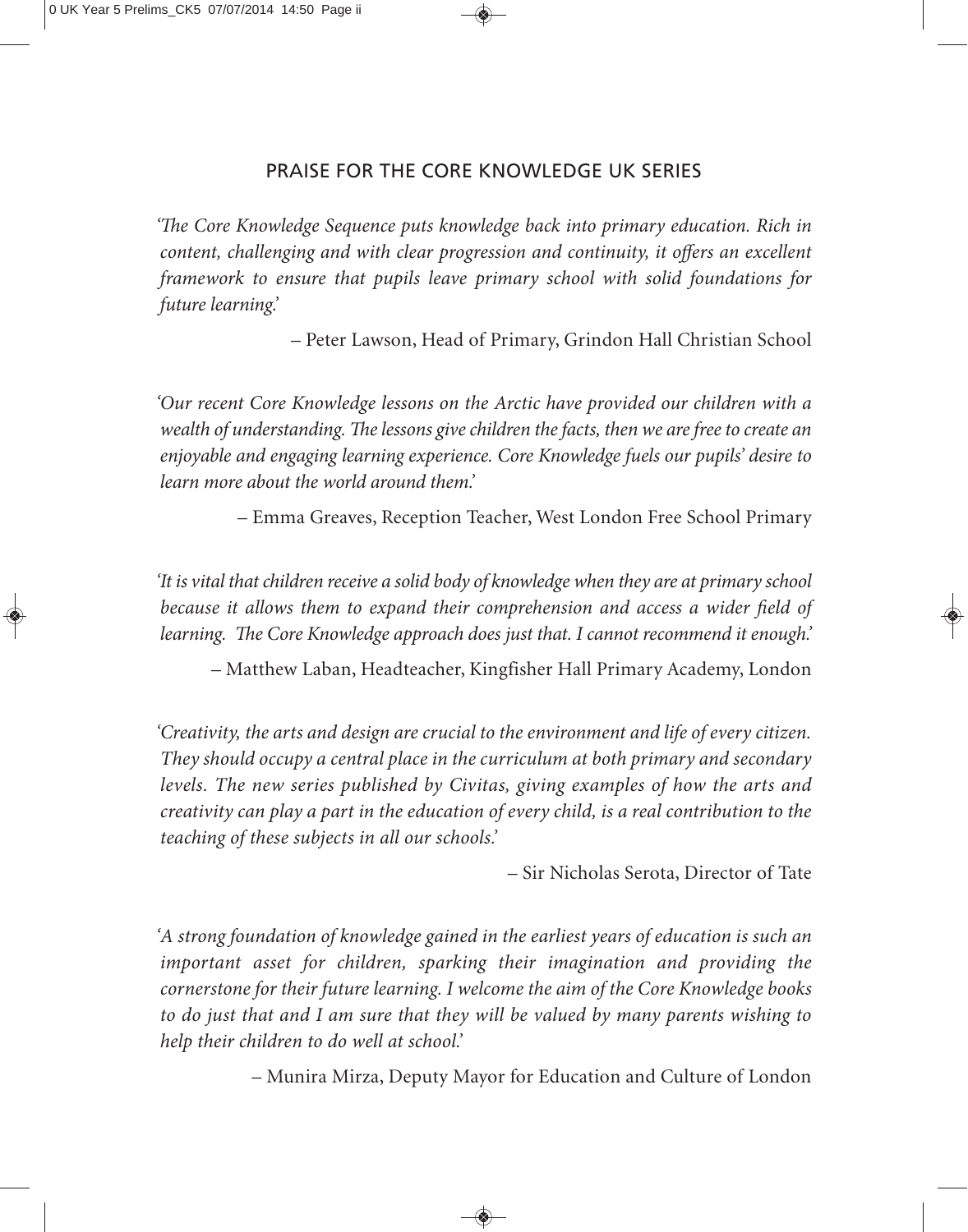# **What Your Year 5 Child Needs to Know**

PREPARING YOUR CHILD FOR A LIFETIME OF LEARNING



#### *Edited by* E. D. HIRSCH, JR

*General Editors for the Civitas UK edition:* ROBERT WHELAN & TANYA LUBICZ-NAWROCKA

Original illustrations for this edition by MARK BEECH and GAIL MCINTOSH



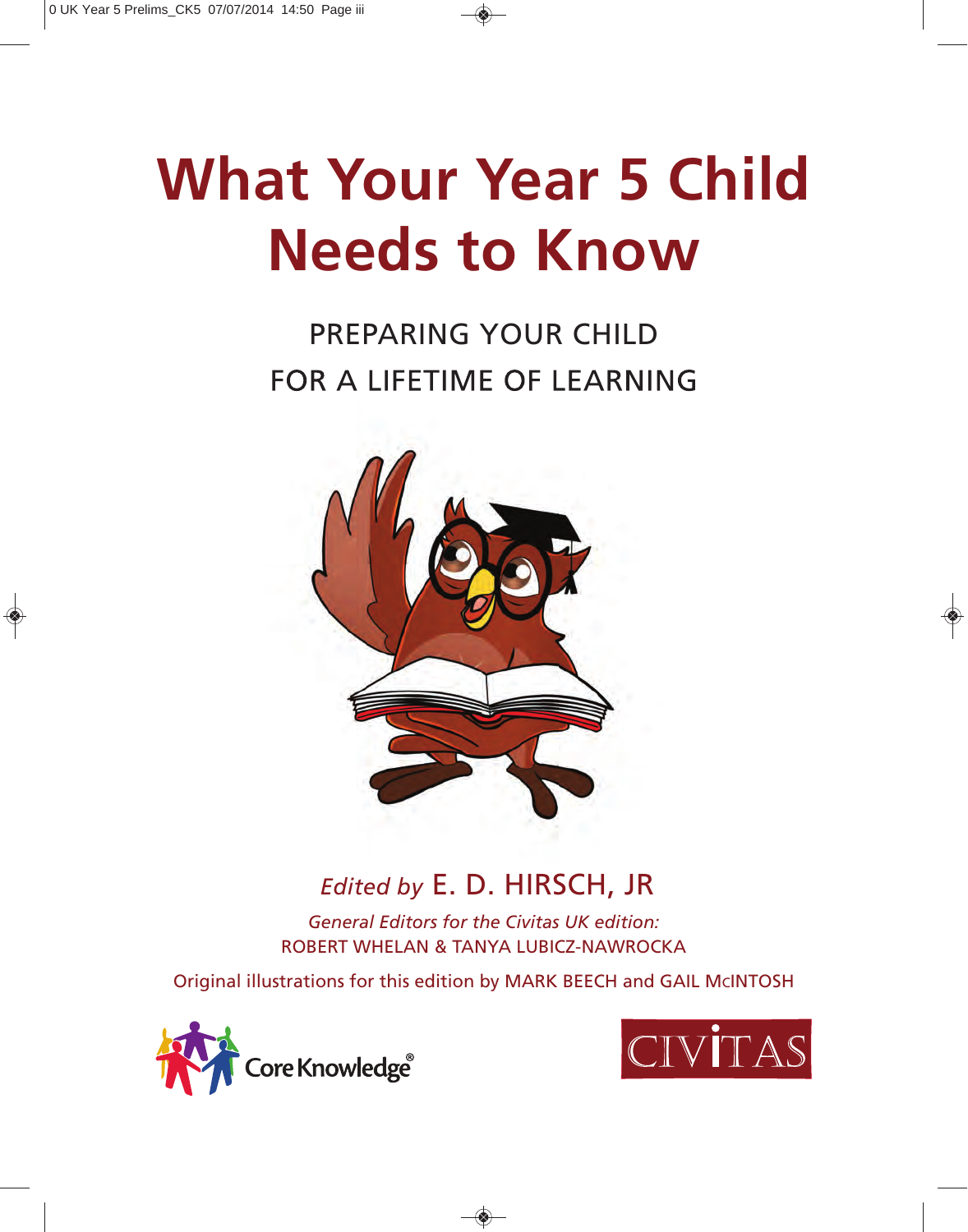Published by

Civitas 55 Tufton Street London SW1P 3QL

Copyright © 2004 by the Core Knowledge Foundation UK edition copyright © 2013 Civitas: Institute for the Study of Civil Society

First edition published in the USA in 1992 as What Your Fourth Grader Needs to Know

Revised edition 2004

UK edition published September 2013

Core Knowledge is a trademark of the Core Knowledge Foundation.

Independence: Civitas: Institute for the Study of Civil Society is a registered educational charity (No. 1085494) and a company limited by guarantee (No. 04023541). Civitas is financed from a variety of private sources to avoid over-reliance on any single or small group of donors.

All rights reserved. No part of this book may be reproduced or transmitted in any form or by any means, electronic or mechanical, including photocopying, recording, or by any information storage and retrieval system, without the written permission of the publisher, except where permitted by law.

ISBN: 978-1-906837-27-3

Book design and layout by Luke Jefford (www.lukejefford.com)

Printed in Great Britain by Berforts Group Ltd, Stevenage, SG1 2BH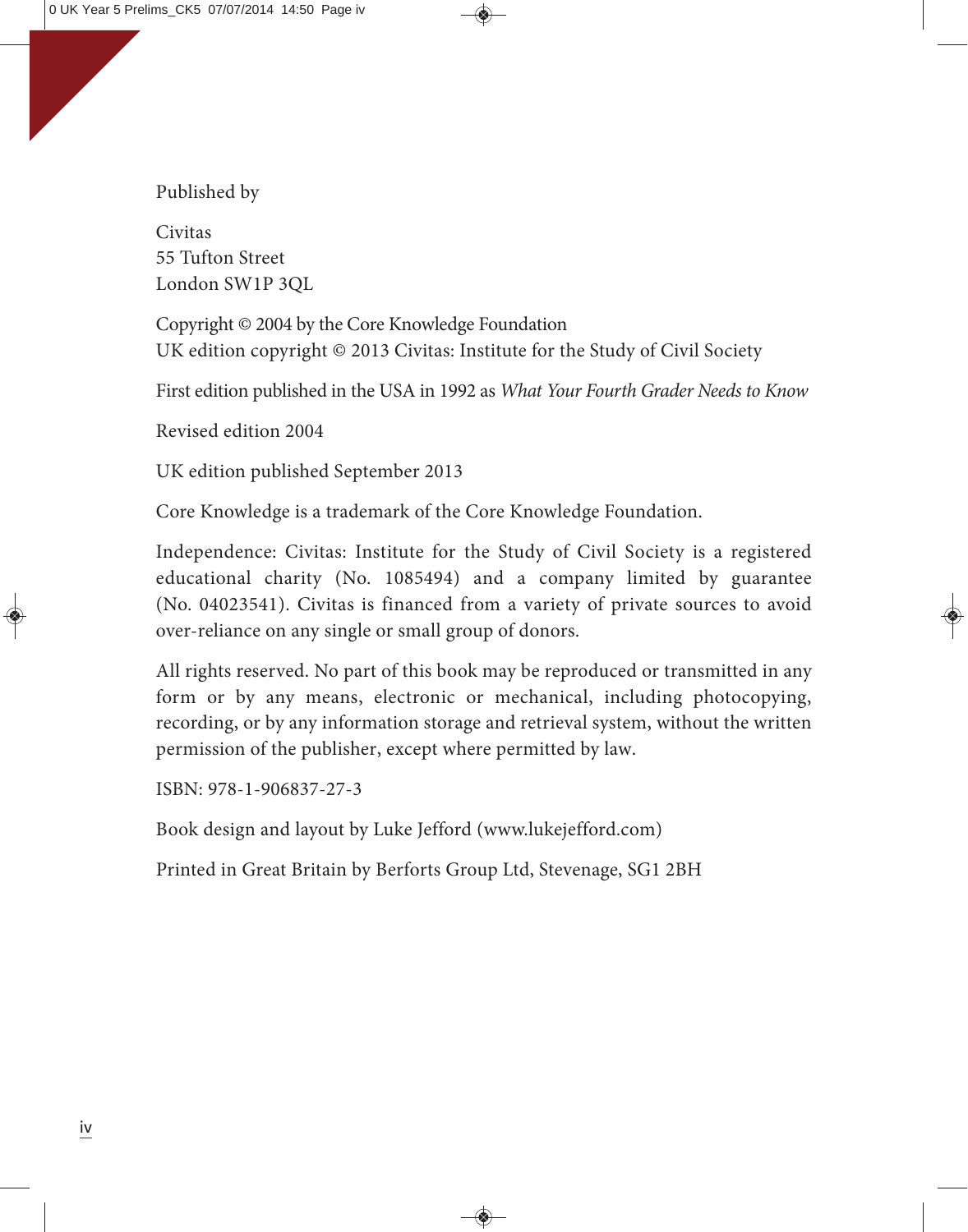#### **Acknowledgements: US edition**

This series has depended on the help, advice and encouragement of two thousand people. Some of those singled out here already know the depth of our gratitude; others may be surprised to find themselves thanked publicly for help they gave quietly and freely for the sake of the enterprise alone. To helpers named and unnamed we are deeply grateful.

Editor-in-Chief of the Core Knowledge Series: E. D. Hirsch, Jr

Text Editors: Souzanne A. Wright, Mathew Davis, Susan Tyler Hitchcock, John Holdren Editorial Assistance: Skyler Breeden, Peter Locke, Kathleen E. Mason, James Miller, William Rowland, Charles Shields

Art and Photo Research: Matthew Davis, Susan Tyler Hitchcock, Peter Locke, Emily E. Reddick, Jeanne Siler

Writers: This revised edition involved a careful reconsideration and sometimes re-use of material in the first edition of this book, as well as others in the series. In that spirit, we acknowledge all of the writers and editors who contributed to either edition. Writers for the revised edition: Rebecca Beall Barnes (music), Kathryn Corrigan (language and literature), Victoria Crenson (science), Matthew Davis, Lisa Goff (art), Susan Tyler Hitchcock, Anne Isaacs (American history), Michael Marshall (language and literature), Deirdre McAfee (world history), Robert Watkins (science), Souzanne A. Wright (maths). Writers for the original edition: Nancy Bryson (science), Marie Hawthorne (science), John Hirsch (maths), John Holdren (history, language and literature), Pamela C. Johnson (history and geography), Blair Longwood Jones (literature), Bethanne H. Kelly (literature), Elaine Moran (visual arts), A. Brooke Russell (geography, science), Peter Ryan (music, language and literature), Lindley Shutz (language and literature), Helen Storey (language and literature)

Advisers on Subject Matter: Marilyn Jager Adams, Karima-Diane Alavi, Richard Anderson, Linda Bevilacqua, Judith Birsh, Wayne Bishop, Louis A. Bloomfield, Cheryl Cannard, Holly DeSantis, Barbara Foorman, Paul Gagnon, David Geary, Andrew Gleason, Oleg Grabar, Charles F. Gritzner, Ted Hirsch, H. Wiley Hitchcock, Henry Holt, Blair Jones, Connie Juel, Eric Karell, Morton Keller, Joseph Kett, Charles Kimball, Mary Beth Klee, David Klein, Barbara Lachman, Karen Lang, Michael Lynch, Diana McGuiness, Sheelagh McGurn, Maurie McInnis, John F. Miller, Joseph C. Miller, Jean Osborn, Duana Osheim, Vikas Pershad, Robin Poynor, Margaret Redd, Bradly W. Reed, Donna Rehorn, Marion Roberts, Gilbert Roy, Nancy Royal, Mark Rush, Abdulaziz Sachedina, Gayle Sherwood, Janet Smith, Ralph Smith, Keith Stanovich, Paula Stanovich, Jeremy Stern, Nancy Strother, David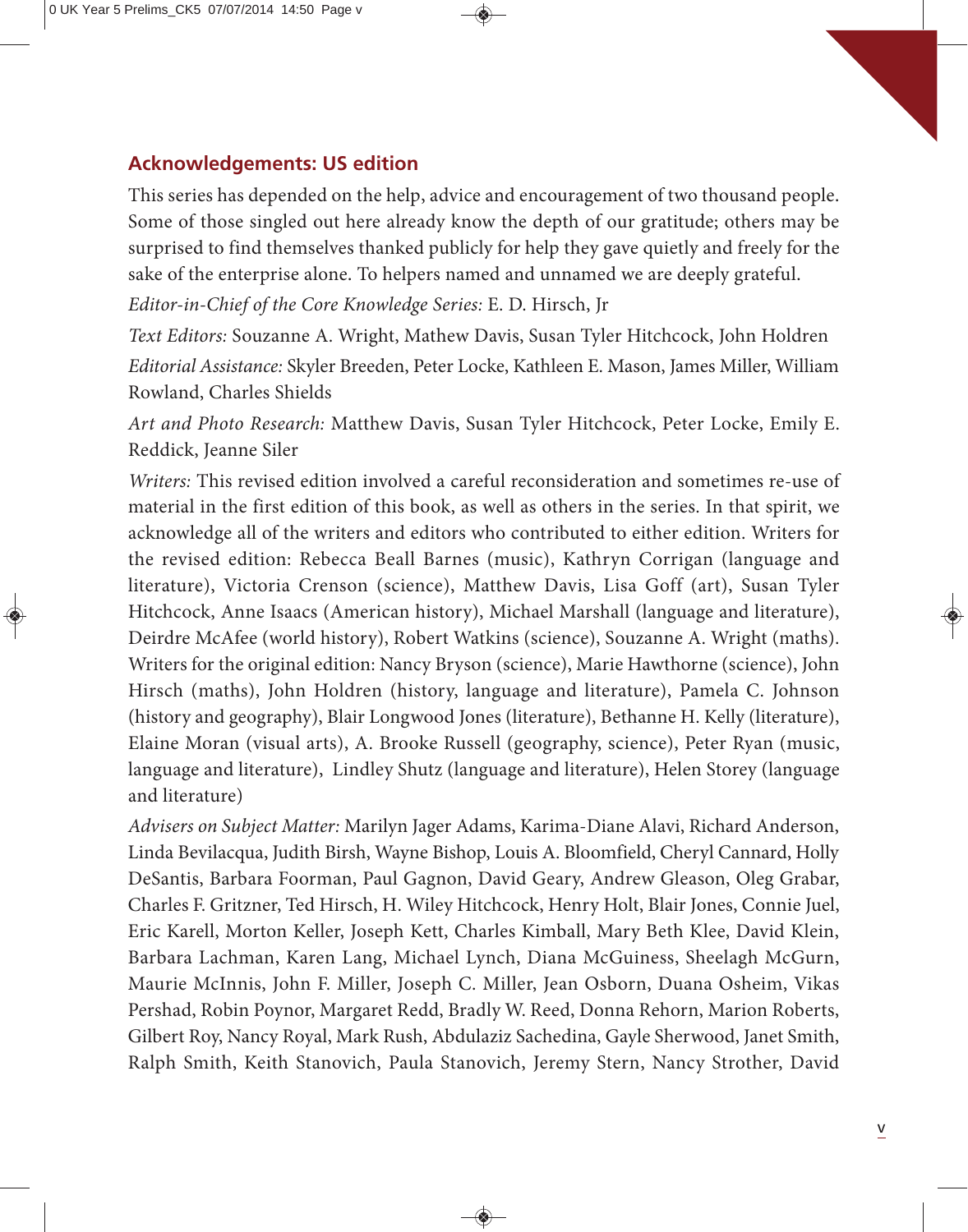Summers, Nancy Summers, Marlene Thompson, James Trefil, Patricia Wattenmaker, Nancy Wayne, Christiana Whittington, Lois Williams, Dorothy Wong

Advisers on Multiculturalism: Minerva Allen, Barbara Carey, Frank de Varona, Mick Fedullo, Dorothy Fields, Elizabeth Fox-Genovese, Marcia Galli, Dan Garner, Henry Louis Gates, Cheryl Kulas, Joseph C. Miller, Gerry Raining Bird, Connie Rocha, Dorothy Small, Sharon Stewart-Peregoy, Sterling Stuckey, Marlene Walking Bear, Lucille Watahomigie, Ramona Wilson

Advisers on Elementary Education: Joseph Adelson, Isobel Beck, Paul Bell, Carl Bereiter, David Bjorklund, Constance Jones, Elizabeth LaFuze, J. P. Lutz, Sandra Scarr, Nancy Stein, Phyllis Wilkin, plus all the conferees at the March 1990 conference where the first draft of the curriculum was developed.

Schools: Special thanks to the schools – too many to list here – that have offered advice and suggestions for improving the Core Knowledge Sequence.

Benefactors: The Brown Foundation, The Challenge Foundation, Mrs. E. D. Hirsch, Sr, The Walton Family Foundation.

Our grateful acknowledgment to these persons does not imply that we have taken their (sometimes conflicting) advice in every case, or that each of them endorses all aspects of this project. Responsibility for final decisions must rest with the editors alone. Suggestions for improvements are very welcome, and we wish to thank in advance those who send advice for revising and improving this series.

#### **Acknowledgements: UK edition**

General Editors of the UK edition: Robert Whelan & Tanya Lubicz-Nawrocka Contributing Editor of the UK edition: Nigel Williams Editorial Assistant: Catherine Green Author of British History: Robert Peal Design and typesetting of the UK edition: Luke Jefford Original illustrations for the UK edition: Mark Beech and Gail McIntosh Maps: Jo Moore, Ed Dovey, Paul Collicutt and Mark Otton Owl illustrations: Mark Otton Compiling the UK edition of a book that has already become an established classic in the

United States has been both a privilege and a challenge. Our first thanks must go to E.D. Hirsch, Jr, Linda Bevilacqua and the team at the Core Knowledge Foundation for sharing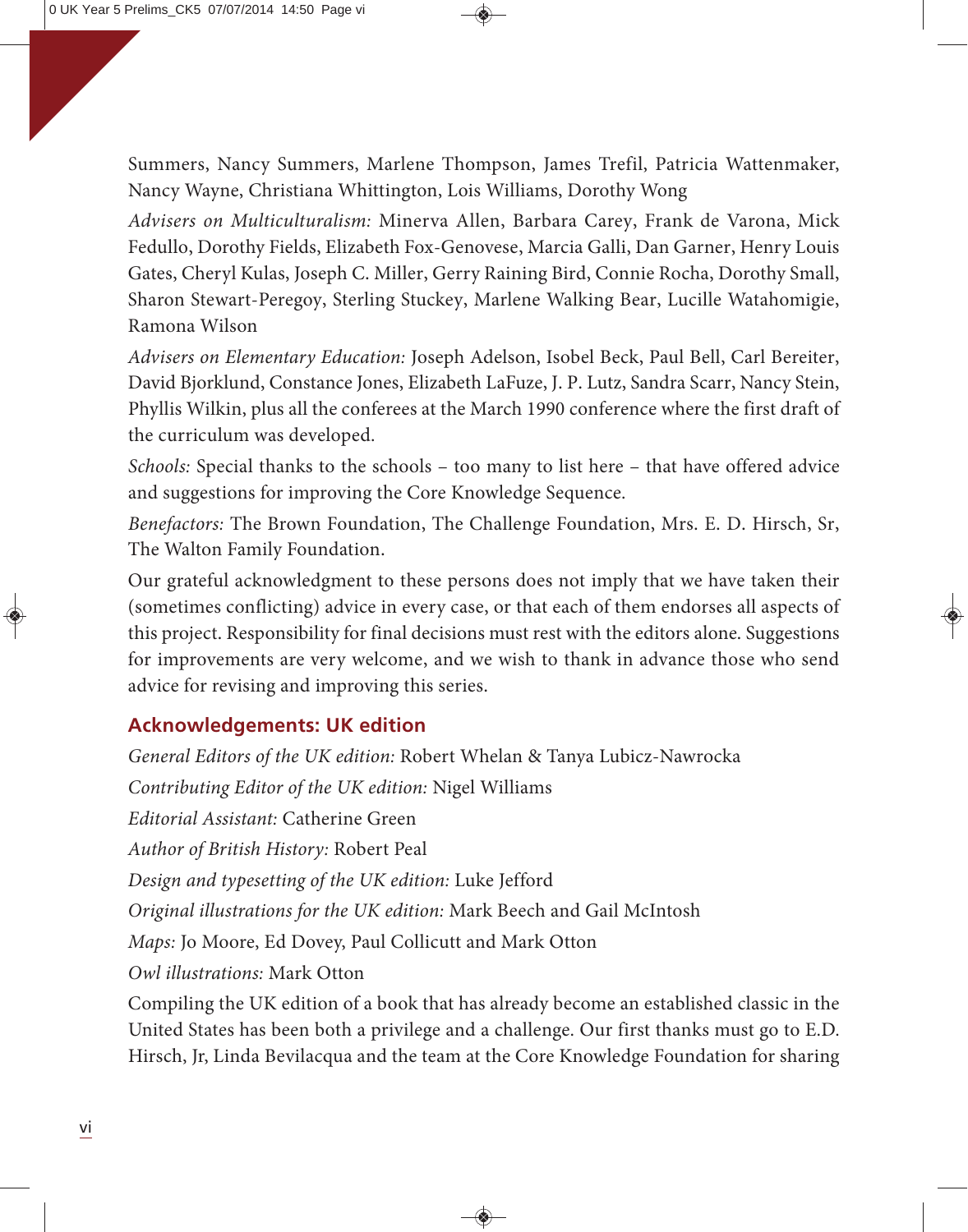with us the fruits of their labours over so many years. We fully share their view that all children deserve access to a first-class education, and we hope that the Civitas edition of the Core Knowledge texts will do as much for children in the UK as the US edition has done for thousands of children in the US and abroad.

Many people have helped us. We are especially grateful for the assistance given to the project by Anne Anderson in Visual Arts; Donald Kernohan and colleagues at Grindon Hall Christian School in Science; Andrew Phemister in British and European History and Geography; Sean Lang, Chris Gray, Margaret Lenton and Denis MacEoin in History; Chris Cull in Music; Peter Clarke in Mathematics; and Matthew Robinson in Language and Literature. Marilyn Brocklehurst of the Norfolk Children's Book Centre shared her passion for children's books and helped us to find titles for the suggested resources sections.

We are grateful to Gail McIntosh for permission to reproduce her excellent original illustrations from the US edition and for creating new illustrations for us; to Paul Collicutt for adding the dimension of colour to illustrations that were originally black and white and for creating new illustrations; and to all those generous authors, illustrators and copyright owners who have allowed us to reproduce material for this book because they share our passion for bringing to children the very best in words and images.

Thanks to our colleagues past and present at Civitas for their help, especially Emma Lennard, Curriculum Project Director; Annaliese Briggs for help with the UK Sequence; and Janet Russell for help with the text. Special thanks are due to Anastasia de Waal, Head of Family and Education at Civitas, for her help and guidance.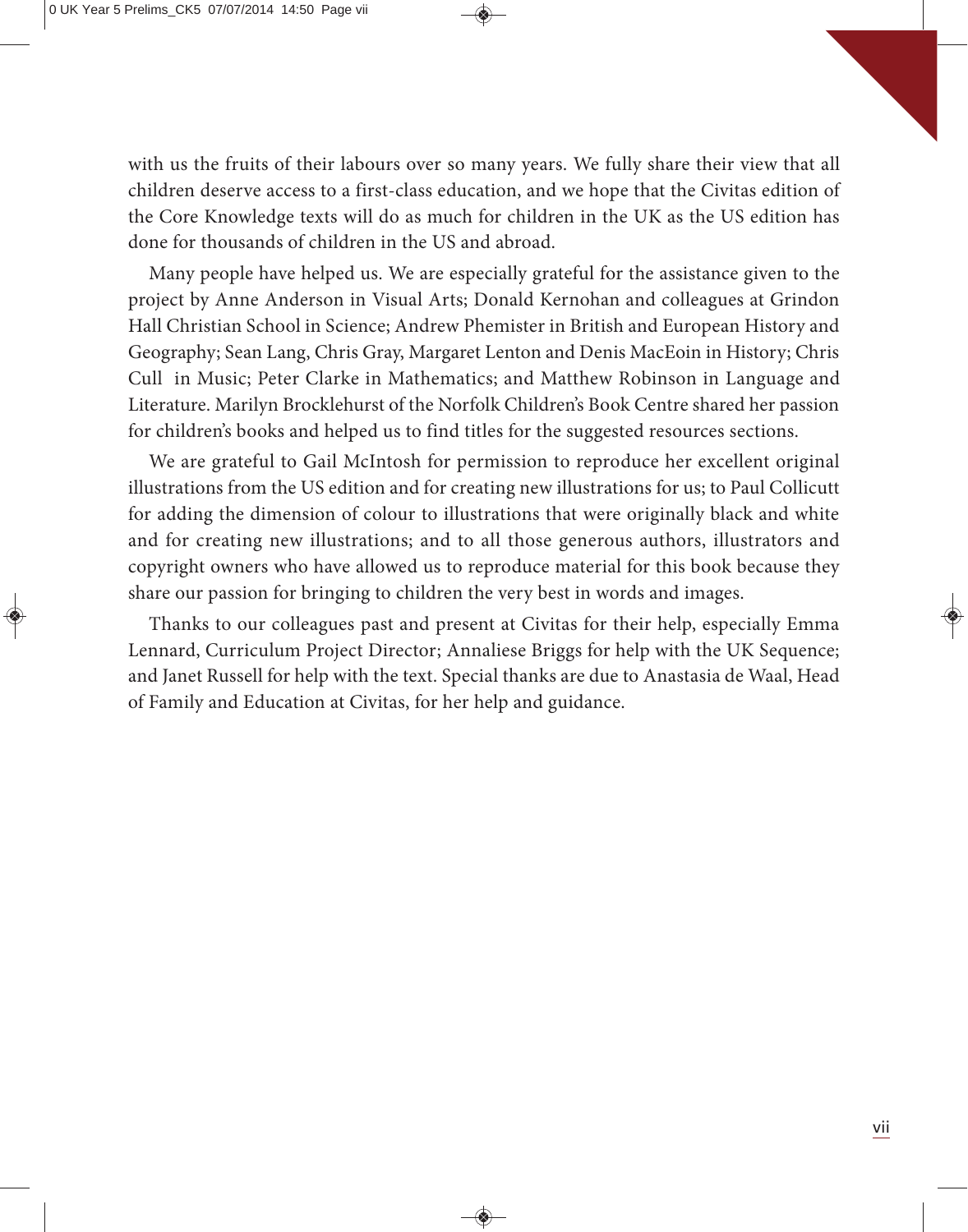## **A Note to Teachers**

Throughout the book, we have addressed the suggested activities and explanations to 'parents', since you as teachers know your students and will have ideas about how to use the content of this book in relation to the lessons and activities you plan. To discuss using Core Knowledge UK materials in your school, please contact Civitas at 55 Tufton Street, London SW1P 3QL, 020 7799 6677.

Email: coreknowledge@civitas.org.uk

## **Companion Website**

There is a wealth of additional activities, readings and resources to supplement this book available on the Core Knowledge UK website. This includes a Teacher's Portal with teaching ideas and resources, curriculum planning documents and images from the book that are available for use by teachers and home educators. Please visit our website at:

www.coreknowledge.org.uk

## **About the Editor**

**E.D. Hirsch, Jr** is a professor at the University of Virginia and the author of The Schools We Need and the bestselling Cultural Literacy and The Dictionary of Cultural Literacy. He and his wife, Polly, live in Charlottesville, Virginia, where they raised their three children.

E. D. Hirsch, Jr receives no renumeration for editing the series nor any other renumeration from the Core Knowledge Foundation.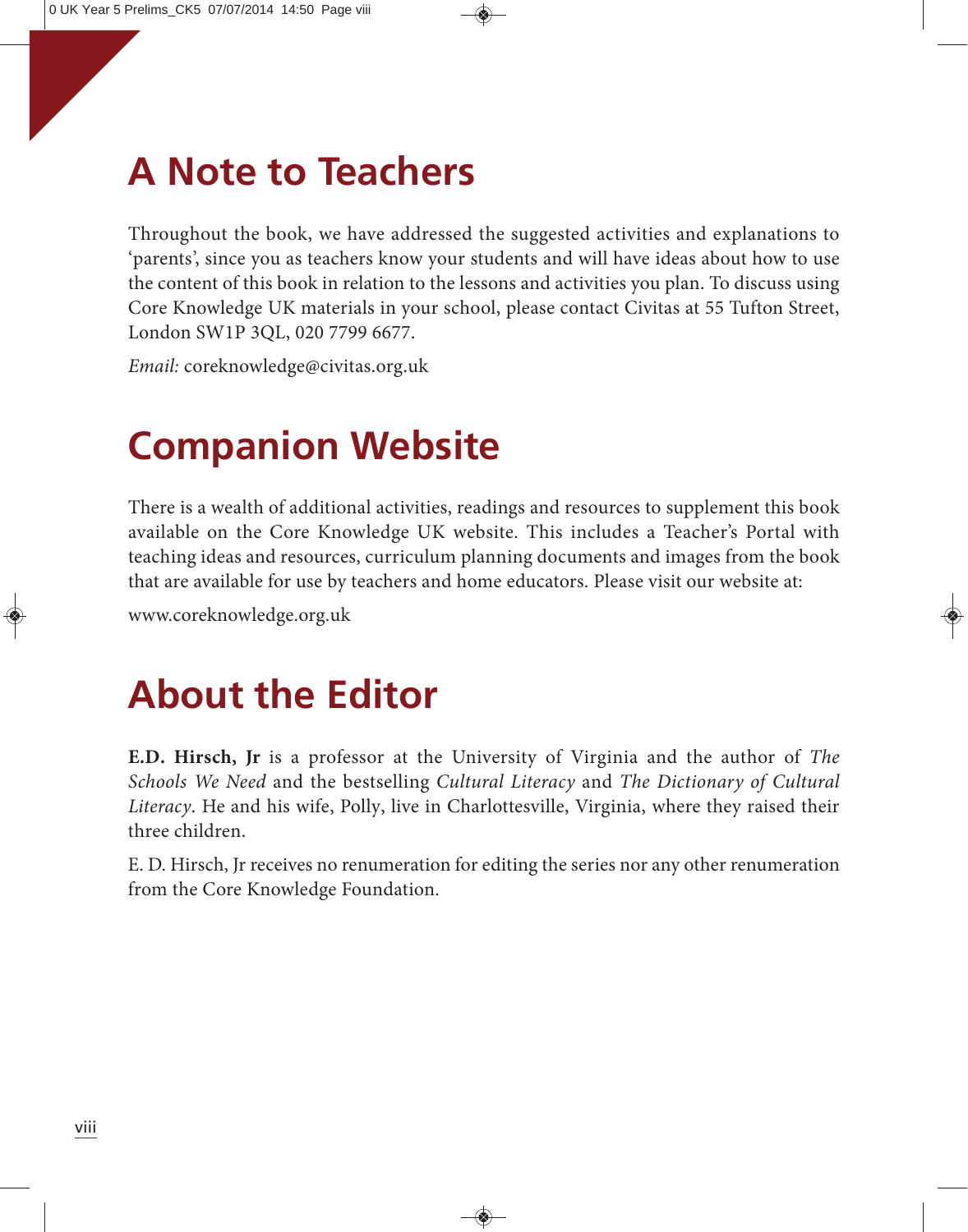## **Contents**

| Acknowledgements                                                       | $\boldsymbol{\nu}$ |
|------------------------------------------------------------------------|--------------------|
| A Note to Teachers                                                     | viii               |
| About the Editor                                                       | viii               |
| Foreword to the UK Edition of the Core Knowledge Series                | $\chi$             |
| Introduction to the UK edition of the Core Knowledge Series for Year 5 | xvii               |
| General Introduction to the Core Knowledge Series                      | xix                |

Language and Literature

| Reading, Writing and                   |                |
|----------------------------------------|----------------|
| Your Year 5 Child                      | 1              |
| <b>Poetry</b>                          | $\overline{c}$ |
| The Rhinoceros by Ogden Nash           | $\overline{2}$ |
| Monday's Child                         | 3              |
| The Pobble Who Has No Toes             |                |
| by Edward Lear                         | $\overline{4}$ |
| Fog by Carl Sandburg                   | 6              |
| Dreams by Langston Hughes              | 6              |
| A Tragic Story                         |                |
| by William Makepeace Thackeray         | 7              |
| Sky in the Pie by Roger McGough        | 8              |
| The Lady of Shalott                    |                |
| by Alfred, Lord Tennyson               | 10             |
| <b>Stories and Myths</b>               | 13             |
| The Fire on the Mountain               | 13             |
| The Wonderful Chuang Brocade           | 17             |
| Sir Gawain and the Green Knight        | 22             |
| Robinson Crusoe Saves Friday           |                |
| by Daniel Defoe                        | 29             |
| A Voyage to Lilliput by Jonathan Swift | 33             |
| Jim Hawkins in the Apple Barrel by     |                |
| Robert Louis Stevenson                 | 38             |
| The Happy Prince by Oscar Wilde        | 42             |
| <b>Learning about Language</b>         | 47             |
| Parts of Speech                        | 47             |
| <b>Complete Sentences</b>              | 49             |
| Subject-Verb Agreement                 | 49             |
| Active and Passive Voice               | 50             |

| Kinds of Sentences                    | 51 |
|---------------------------------------|----|
| Commas                                | 52 |
| Colons and Semi-Colons                | 53 |
| Apostrophes                           | 53 |
| Speech Marks                          | 55 |
| Synonyms and Antonyms                 | 55 |
| Prefixes                              | 56 |
| Suffixes                              | 56 |
| Writing and Research                  | 57 |
| <b>Familiar Sayings</b>               | 59 |
| Beauty is only skin deep              | 59 |
| Live and let live                     | 59 |
| As the crow flies                     | 60 |
| The bigger they are,                  |    |
| the harder they fall                  | 60 |
| Bury the hatchet                      | 60 |
| Birds of a feather flock together     | 61 |
| Blow hot and cold                     | 61 |
| Breaking the ice                      | 61 |
| Bull in a china shop                  | 62 |
| Don't count your chickens             |    |
| before they hatch                     | 62 |
| Don't put all your eggs in one basket | 62 |
| Can't hold a candle to                | 63 |
| Go to pot                             | 63 |
| More haste, less speed                | 63 |
| Lightning never strikes twice in the  |    |
| same place                            | 64 |
| Half a loaf is better than none       | 64 |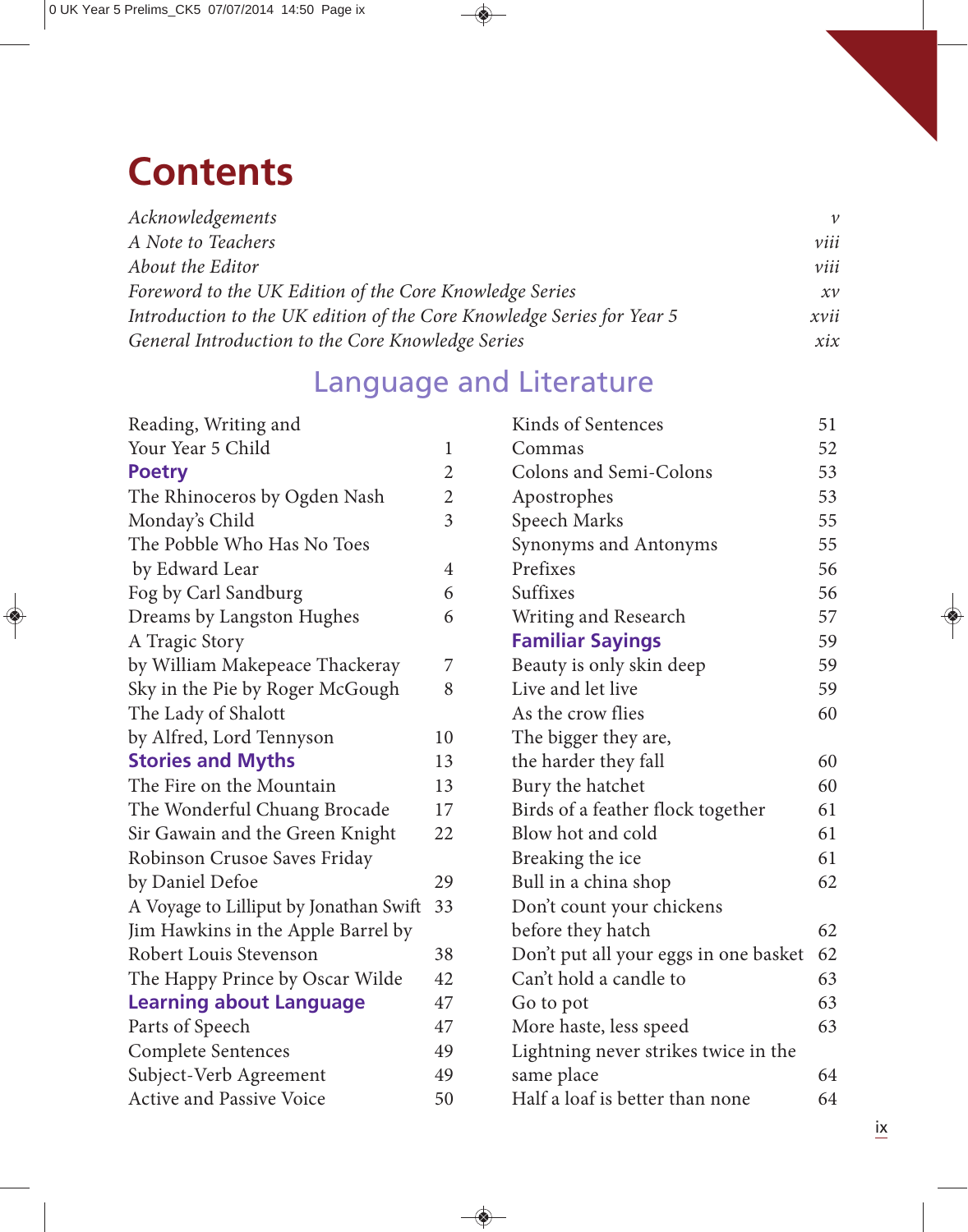| Laugh, and the world laughs with you; |
|---------------------------------------|
| 64                                    |
| 64                                    |
| 65                                    |
| 65                                    |
| 65                                    |
|                                       |
| 66                                    |
| 66                                    |
|                                       |

| Shipshape                      | 66 |
|--------------------------------|----|
| Run-of-the-mill                | 66 |
| Through thick and thin         | 67 |
| Timbuktu                       | 67 |
| Seeing is believing            | 67 |
| Make hay while the sun shines  | 68 |
| You can lead a horse to water, |    |
| but you can't make it drink    | 68 |
| <b>Suggested Resources</b>     |    |

### History and Geography

| Geography<br>Maps<br>Hemispheres<br>Co-ordinates<br>Map Scale<br>Landscape as Sculpture: Reading<br>a Relief Map<br>Mountains of the World<br>The Alps<br>The High Peaks of the Himalayas<br><b>American Mountains</b><br>African Mountains<br><b>British Geography</b><br>Let's Explore the East of England<br>What is the Weather Like in East<br>Anglia?<br>Why are There Straight Rivers?<br>What Do People Do in East Anglia?<br>Let's Explore the Midlands<br>What Can I Find in the Countryside? | 72<br>72<br>74<br>76<br>76<br>78<br>79<br>80<br>81<br>82 |
|---------------------------------------------------------------------------------------------------------------------------------------------------------------------------------------------------------------------------------------------------------------------------------------------------------------------------------------------------------------------------------------------------------------------------------------------------------------------------------------------------------|----------------------------------------------------------|
|                                                                                                                                                                                                                                                                                                                                                                                                                                                                                                         |                                                          |
|                                                                                                                                                                                                                                                                                                                                                                                                                                                                                                         |                                                          |
|                                                                                                                                                                                                                                                                                                                                                                                                                                                                                                         |                                                          |
|                                                                                                                                                                                                                                                                                                                                                                                                                                                                                                         |                                                          |
|                                                                                                                                                                                                                                                                                                                                                                                                                                                                                                         |                                                          |
|                                                                                                                                                                                                                                                                                                                                                                                                                                                                                                         |                                                          |
|                                                                                                                                                                                                                                                                                                                                                                                                                                                                                                         |                                                          |
|                                                                                                                                                                                                                                                                                                                                                                                                                                                                                                         |                                                          |
|                                                                                                                                                                                                                                                                                                                                                                                                                                                                                                         |                                                          |
|                                                                                                                                                                                                                                                                                                                                                                                                                                                                                                         |                                                          |
|                                                                                                                                                                                                                                                                                                                                                                                                                                                                                                         |                                                          |
|                                                                                                                                                                                                                                                                                                                                                                                                                                                                                                         | 83                                                       |
|                                                                                                                                                                                                                                                                                                                                                                                                                                                                                                         | 84                                                       |
|                                                                                                                                                                                                                                                                                                                                                                                                                                                                                                         | 84                                                       |
|                                                                                                                                                                                                                                                                                                                                                                                                                                                                                                         |                                                          |
|                                                                                                                                                                                                                                                                                                                                                                                                                                                                                                         | 85                                                       |
|                                                                                                                                                                                                                                                                                                                                                                                                                                                                                                         | 86                                                       |
|                                                                                                                                                                                                                                                                                                                                                                                                                                                                                                         | 86                                                       |
|                                                                                                                                                                                                                                                                                                                                                                                                                                                                                                         | 88                                                       |
|                                                                                                                                                                                                                                                                                                                                                                                                                                                                                                         | 89                                                       |
| Let's Explore Yorkshire                                                                                                                                                                                                                                                                                                                                                                                                                                                                                 |                                                          |
| and the Humber                                                                                                                                                                                                                                                                                                                                                                                                                                                                                          | 91                                                       |
| What are the Yorkshire Dales?                                                                                                                                                                                                                                                                                                                                                                                                                                                                           | 92                                                       |
| What Can Be Found in the Cities?                                                                                                                                                                                                                                                                                                                                                                                                                                                                        | 92                                                       |
| What is a Viaduct?                                                                                                                                                                                                                                                                                                                                                                                                                                                                                      | 93                                                       |
| Questions for Geographers                                                                                                                                                                                                                                                                                                                                                                                                                                                                               |                                                          |
| <b>World Geography</b><br>95                                                                                                                                                                                                                                                                                                                                                                                                                                                                            | 94                                                       |

| Australia                       | 95  |
|---------------------------------|-----|
| Let's Visit the Outback         | 96  |
| Let's Find Out About            |     |
| <b>Australian Cities</b>        | 97  |
| Amazing Australian Animals      | 99  |
| New Zealand                     | 100 |
| The South Pacific               | 101 |
| A Great Explorer: James Cook    | 103 |
| <b>World History</b>            | 107 |
| The Rise of Islam               | 107 |
| The Prophet Muhammad            | 107 |
| Trouble in Mecca                | 108 |
| Muhammad's Return               | 110 |
| The Qur'an                      | 110 |
| The Five Pillars of Islam       | 111 |
| Spreading the Word of Islam     | 112 |
| The Crusades                    | 114 |
| <b>British History</b>          | 117 |
| Why was Great Britain Created?  | 117 |
| The Last Stuart                 | 117 |
| The Creation of 'Great Britain' | 118 |
| John Churchill                  | 120 |
| How Did Parliamentary           |     |
| <b>Government Develop?</b>      | 122 |
| George I                        | 122 |
| The First Prime Minister?       | 122 |
| George II                       | 123 |
| How Were the Stuarts Defeated?  | 124 |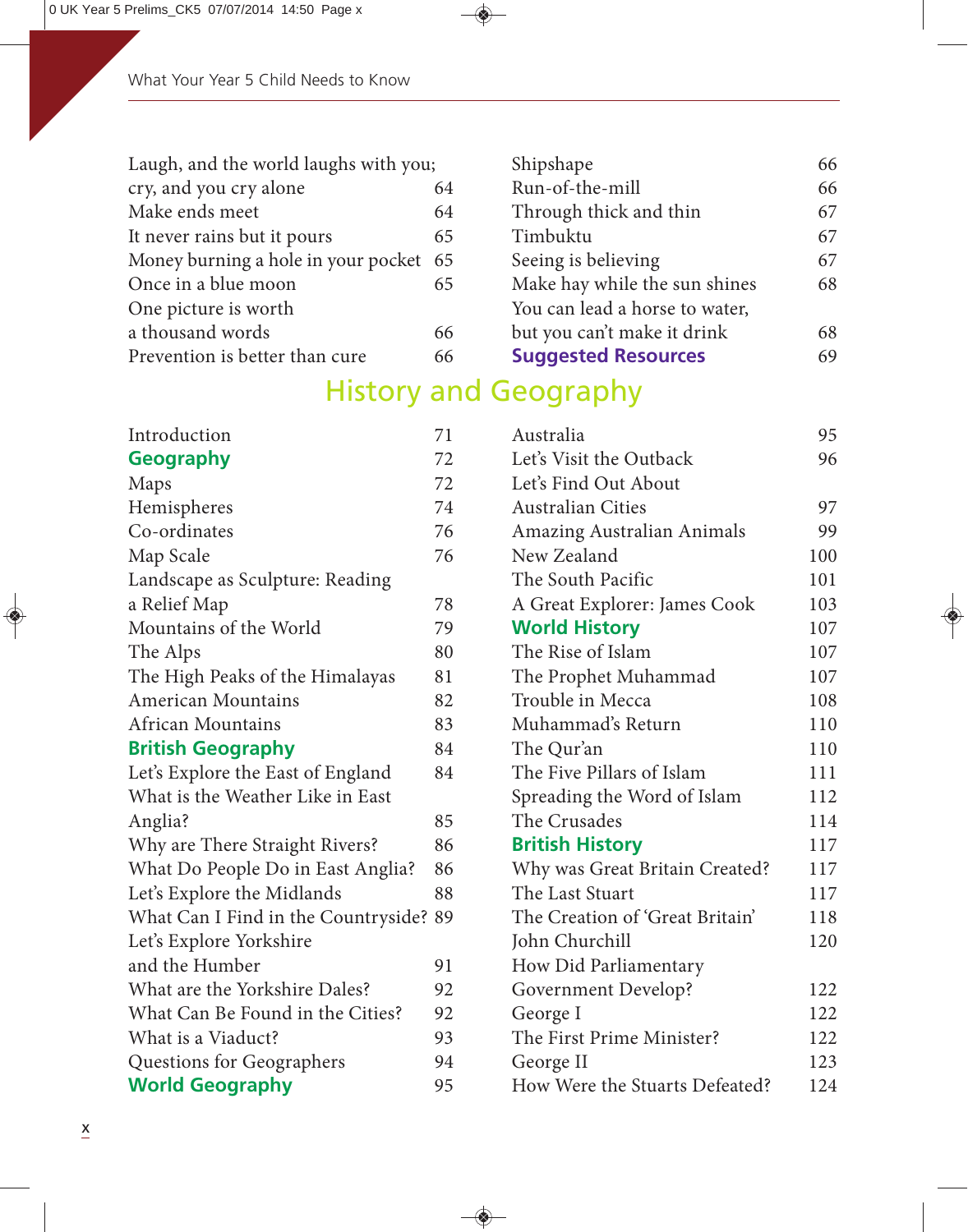| 124                               |
|-----------------------------------|
| 125                               |
| 126                               |
| 126                               |
| 127                               |
| 127                               |
| 128                               |
| 130                               |
| 130                               |
| How Did America Gain Independence |
| 132                               |
| 132                               |
| 132                               |
| 133                               |
| 134                               |
|                                   |
| 136                               |
|                                   |

| Introduction                        | 151 |
|-------------------------------------|-----|
| The Language of Art: Style          | 151 |
| Rococo vs. Modernism                | 151 |
| <b>Activity 1: Feeling big</b>      |     |
| and small with architecture         | 152 |
| Rococo                              | 153 |
| Modernism and Abstract Art          | 155 |
| <b>Activity 2: Hidden meanings</b>  | 158 |
| <b>Islamic Art and Architecture</b> | 159 |
| The Alhambra                        | 159 |
| The Dome of the Rock                | 161 |
| The Taj Mahal                       | 161 |
| The Word of Allah, Decorated        | 162 |
| <b>Art of Africa</b>                | 163 |
| Dancing Antelopes                   | 163 |
|                                     |     |

| War in Europe              | 137 |
|----------------------------|-----|
| The Battle of Trafalgar    | 138 |
| The Battle of Waterloo     | 139 |
| Why was Slavery Abolished? | 140 |
| The Slave Trade            | 140 |
| The Atlantic Passage       | 141 |
| Life as a Slave            | 141 |
| Abolition                  | 142 |
| What was Life Like         |     |
| in Georgian Britain?       | 143 |
| The Aristocracy            | 144 |
| The Middling Sort          | 144 |
| The Poor                   | 145 |
| Women                      | 147 |
| Criminals                  | 147 |
| <b>Suggested Resources</b> | 148 |
|                            |     |

### Visual Arts

| <b>Activity 3: Make your</b>            |     |
|-----------------------------------------|-----|
| own Chiwara headdress                   | 163 |
| Portraits in Clay and Bronze            | 164 |
| A Portrait Mask of an African Queen 165 |     |
| <b>Prints: Pictures that Go Further</b> | 166 |
| Woodcuts – Pictures in a Book           | 166 |
| <b>Activity 4: Potato printing</b>      | 168 |
| Engravings - Into the Groove            | 169 |
| <b>Activity 5: Brass rubbings</b>       | 170 |
| Etchings – Cutting out                  |     |
| the Middle Man                          | 173 |
| Colour                                  | 174 |
| Lithography                             | 174 |
| <b>Suggested Resources</b>              | 176 |
|                                         |     |

### **Music**

| Introduction                 | 179 | Make a Note of It!       | 179 |
|------------------------------|-----|--------------------------|-----|
| <b>The Elements of Music</b> | 179 | Shorter and Longer Notes | 180 |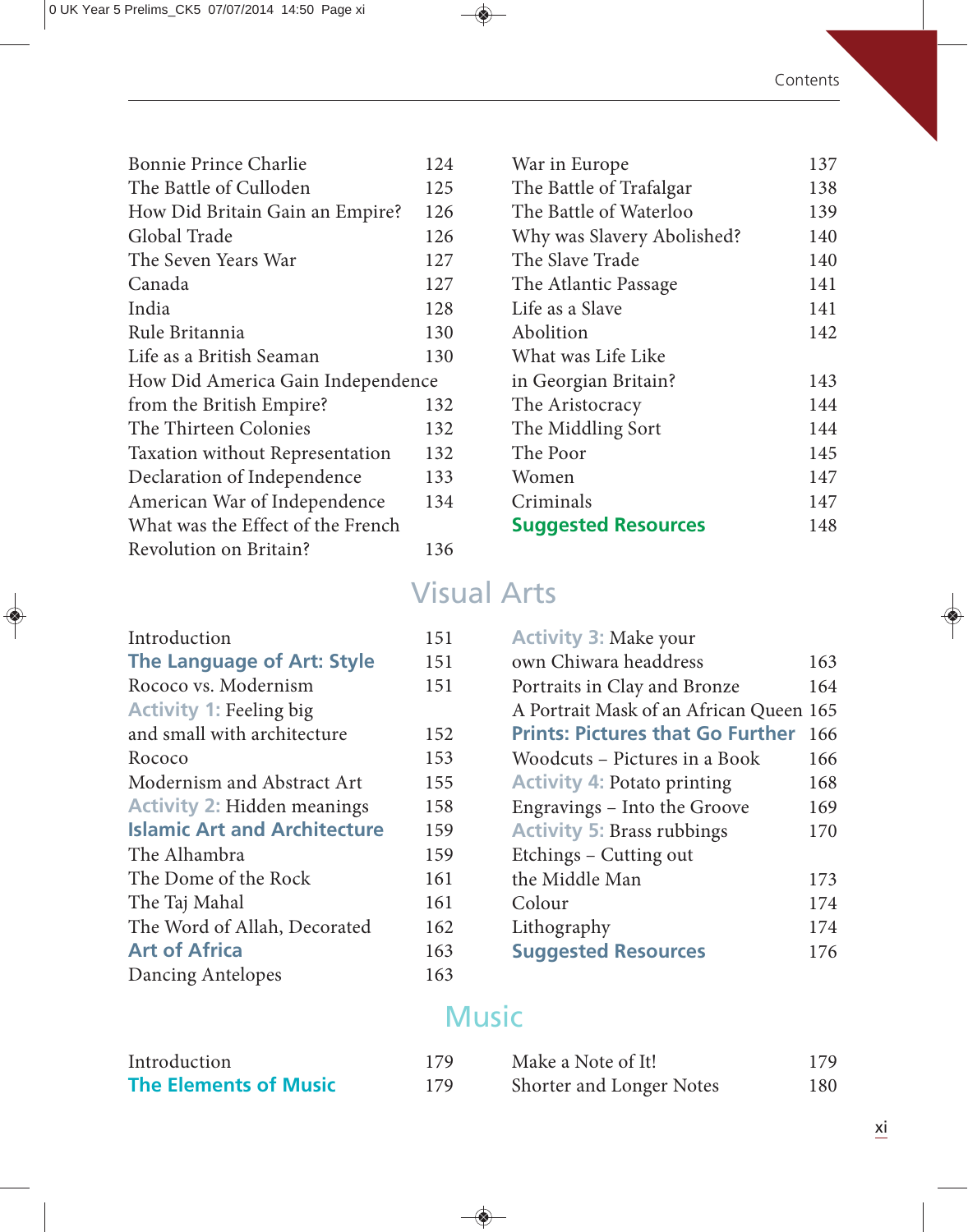| Bars and Time Signatures           | 181 |
|------------------------------------|-----|
| The Treble Clef                    | 181 |
| The Composer's Language            | 182 |
| Play it Again!                     | 183 |
| Sharps and Flats                   | 184 |
| <b>Listening and Understanding</b> | 184 |
| The Orchestra                      | 184 |
| A Magical Musical Tour             | 186 |
| The Instrument We All Can Play     | 188 |
| Voices, High and Low               | 188 |
| Music of the Middle Ages           | 189 |
| George Frideric Handel             | 190 |
| Franz Joseph Haydn                 | 191 |
| Wolfgang Amadeus Mozart            | 193 |
| Scott Joplin                       | 194 |
|                                    |     |

| <b>Some Songs for Year 5</b>          | 195 |
|---------------------------------------|-----|
| Auld Lang Syne                        | 195 |
| Loch Lomond                           | 196 |
| Skye Boat Song                        |     |
| by Sir Harold Boulton                 | 197 |
| With a Little Help from My Friends by |     |
| John Lennon and Paul McCartney        | 198 |
| Waltzing Matilda                      | 199 |
| Heart of Oak by David Garrick         | 201 |
| The British Grenadiers                | 202 |
| The Bare Necessities                  |     |
| by Terry Gilkyson                     | 203 |
| I Wanna Be Like You by Richard        |     |
| Sherman and Robert Sherman            | 204 |
| <b>Suggested Resources</b>            | 206 |
|                                       |     |

### Mathematics

| Introduction                        | 207 |
|-------------------------------------|-----|
| <b>Numbers and Number Sense</b>     | 208 |
| Place Value                         | 208 |
| The Value of Digits                 | 209 |
| <b>Comparing Numbers</b>            | 209 |
| Standard Form and Expanded Form 210 |     |
| Using a Number Line                 | 210 |
| <b>Negative Numbers</b>             | 211 |
| Comparing Positive and Negative     |     |
| <b>Numbers</b>                      | 212 |
| Rounding                            | 212 |
| Perfect Squares                     | 213 |
| <b>Square Roots</b>                 | 214 |
| Roman Numerals                      | 214 |
| <b>Multiplication</b>               | 216 |
| <b>Multiplication Review</b>        | 216 |
| A Property of Multiplication        | 216 |
| Multiples                           | 217 |
| Multiplying by Tens                 | 218 |
| Multiplying by Two-Digit Numbers    | 219 |
| Multiplying by Hundreds             | 220 |

| Multiplying by Three-Digit Numbers  | 220 |
|-------------------------------------|-----|
| Multiplying by Thousands            | 221 |
| Multiplication with Zeros           | 222 |
| <b>Checking Multiplication</b>      | 222 |
| <b>Multiplying Three Factors</b>    | 223 |
| <b>Multiplication Word Problems</b> | 224 |
| <b>Division</b>                     | 224 |
| Division Review                     | 224 |
| Factors                             | 225 |
| Prime Numbers and Composite         |     |
| Numbers                             | 225 |
| Three Ways of Writing Division      |     |
| Problems                            | 225 |
| Dividing Vertically                 | 226 |
| Understanding Remainders in         |     |
| <b>Word Problems</b>                | 226 |
| Zeros in Quotients                  | 227 |
| The Number of Digits in a Quotient  | 228 |
| Dividing Larger Numbers             | 228 |
| <b>Mental Division</b>              | 229 |
| Dividing by Tens                    | 229 |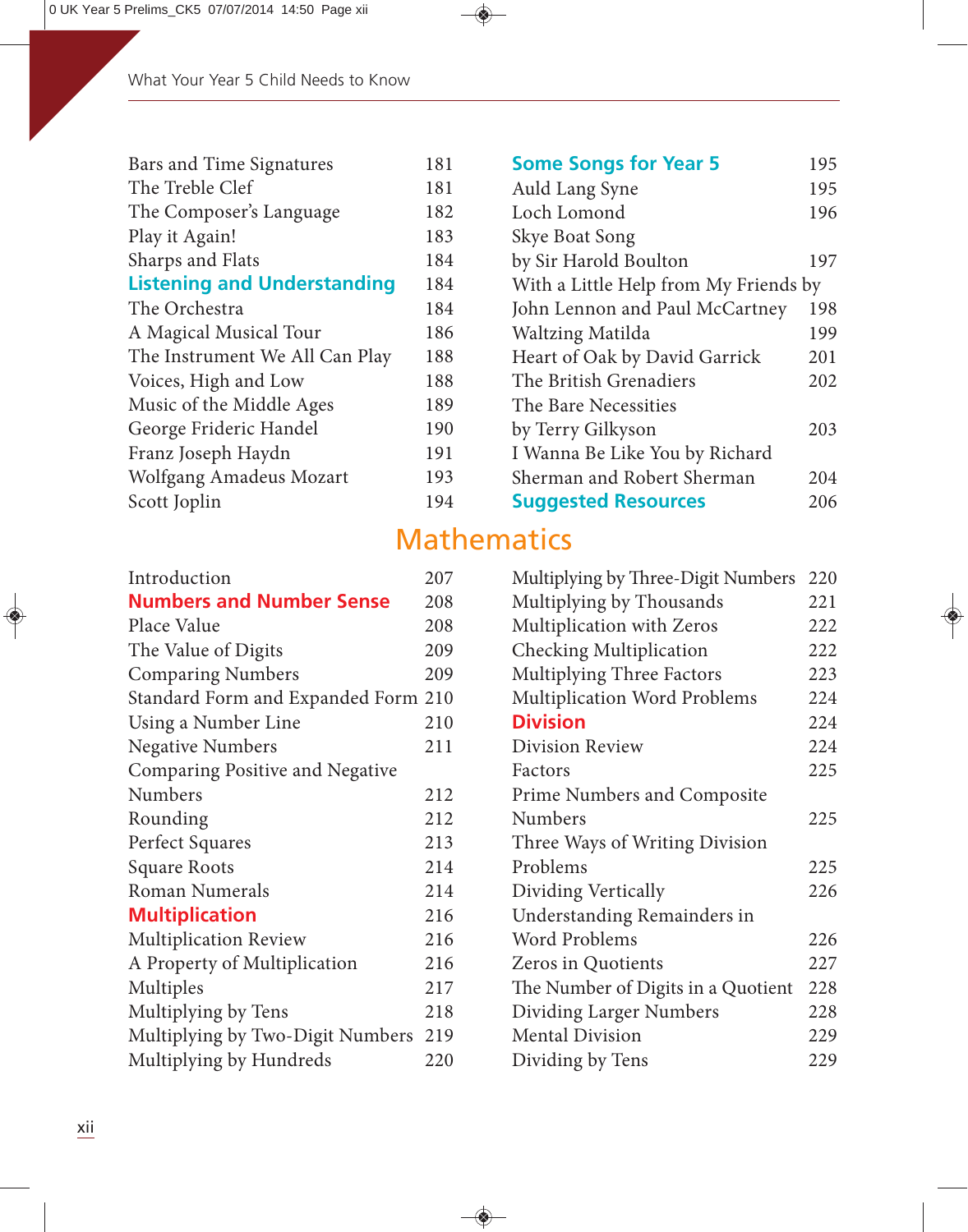| Dividing by Two-Digit Numbers       | 230 |
|-------------------------------------|-----|
| Adjusting the Quotient              | 231 |
| Dividing Thousands                  | 233 |
| <b>Estimating Quotients</b>         | 233 |
| Division Word Problems              | 234 |
| <b>Working with Numbers</b>         |     |
| and Letters in Equations            | 234 |
| Letters That Stand for Numbers      | 234 |
| <b>Equality Properties</b>          | 235 |
| <b>Fractions and Decimals</b>       | 236 |
| <b>Review: Fractions</b>            | 236 |
| <b>Improper Fractions</b>           | 237 |
| <b>Mixed Numbers</b>                | 237 |
| <b>Equivalent Fractions</b>         | 238 |
| <b>Putting Fractions</b>            |     |
| in their Lowest Terms               | 239 |
| <b>Comparing Fractions</b>          | 240 |
| <b>Adding Fractions</b>             | 242 |
| <b>Subtracting Fractions</b>        | 242 |
| <b>Expressing Simple Outcomes</b>   | 243 |
| Decimals                            | 244 |
| Reading and Writing Decimals        | 245 |
| Decimals as Fractions               | 245 |
| Reading Decimals on a Number Line   | 246 |
| <b>Rounding Decimals</b>            | 246 |
| <b>Comparing Decimals</b>           | 246 |
| Comparing Decimals and Fractions    | 247 |
| Adding and Subtracting Decimals     | 247 |
| Giving Change                       | 248 |
| <b>Multiplying Decimals</b>         | 249 |
| Multiplying with Money              | 251 |
| Dividing by 10 or 100 or 1,000 with |     |
| Whole Numbers and Decimals          | 252 |
| Per Cent                            | 254 |
| Percentages and Fractions           | 254 |
| Percentages and Decimals            | 255 |
| Writing Fractions, Decimals or      |     |
| Percentages                         | 256 |

| 257 |
|-----|
| 257 |
|     |
| 258 |
| 260 |
|     |
| 260 |
| 262 |
|     |
| 263 |
|     |
| 263 |
| 264 |
| 264 |
| 265 |
| 266 |
| 266 |
| 267 |
| 267 |
|     |
| 268 |
| 269 |
| 270 |
| 271 |
| 272 |
| 274 |
| 274 |
| 275 |
| 276 |
| 276 |
| 278 |
| 278 |
| 279 |
| 280 |
| 282 |
| 283 |
| 285 |
| 286 |
|     |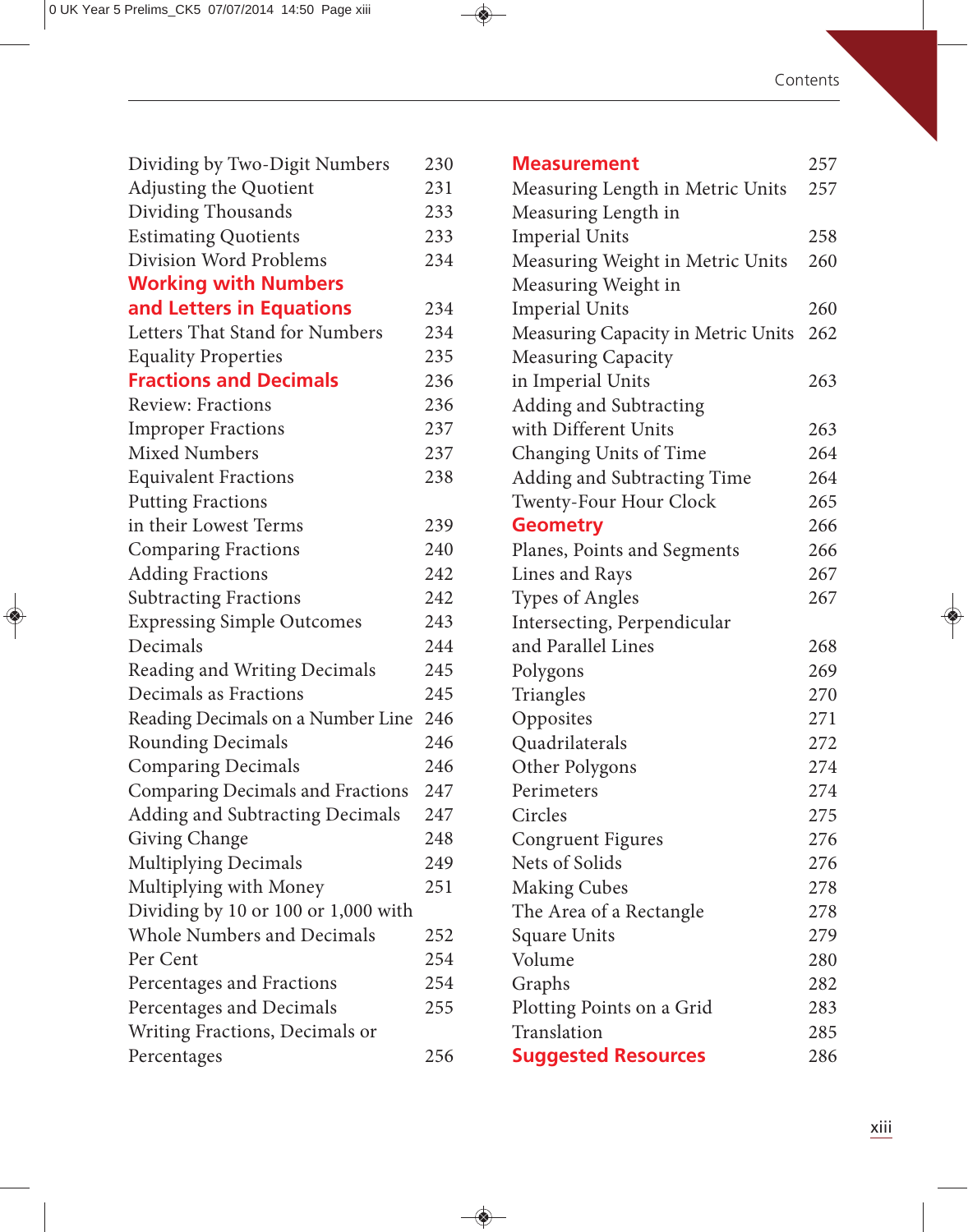### **Science**

| Introduction                    | 287 | Volcanoes                             | 313 |
|---------------------------------|-----|---------------------------------------|-----|
| <b>The Human Body</b>           | 288 | World-Famous Volcanoes                | 314 |
| Circulation and Respiration     | 288 | Hot Springs and Geysers               | 316 |
| The Heart                       | 288 | <b>Drifting Continents</b>            | 317 |
| The Blood Vessels               | 289 | <b>Building Mountains Over Time</b>   | 317 |
| Blood Pressure and Heart Rate   | 290 | Dome-shaped Mountains                 | 317 |
| What Is Blood                   |     | <b>Folded Mountains</b>               | 318 |
| and Why Do We Need It?          | 291 | <b>Fault-block Mountains</b>          | 318 |
| Cleaning the Blood              | 292 | <b>Making Rocks</b>                   | 319 |
| Understanding and Preserving    |     | From Boulder to Rock                  |     |
| Your Heart                      | 292 | to Pebble to Soil                     | 320 |
| What's Your Blood Group?        | 293 | Erosion                               | 321 |
| The Lungs                       | 293 | Layer upon Layer                      | 322 |
| What about Smoking?             | 295 | <b>Meteorology</b>                    | 323 |
| <b>Chemistry</b>                | 296 | The Fascinating World of Weather      | 323 |
| Cutting a Cube                  | 296 | Layers of Air                         | 324 |
| What Are Atoms Made Of?         | 296 | <b>Uneven Heating</b>                 | 325 |
| Drawing an Atom                 | 297 | Winds                                 | 326 |
| Larger Atoms                    | 297 | <b>Weather Patterns</b>               | 327 |
| Can We Break Open an Electron?  | 298 | Cloud Families                        | 328 |
| Different Kinds of Atoms        | 298 | When Push Comes to Shove              | 329 |
| Measuring That Stuff            | 300 | Lightning and Thunder                 | 329 |
| Solutions                       | 304 | Tornadoes                             | 330 |
| <b>Electricity</b>              | 304 | Hurricanes                            | 331 |
| Zap!                            | 304 | Forecasting the Weather               | 332 |
| <b>Static Electricity</b>       | 305 | <b>Evolution</b>                      | 333 |
| Making Light out of Electricity | 305 | <b>The Lives of Famous Scientists</b> | 336 |
| Conductors and Insulators       | 307 | Charles Darwin                        | 336 |
| Electromagnets                  | 308 | Michael Faraday                       | 337 |
| <b>Geology</b>                  | 309 | Florence Nightingale                  | 339 |
| Layers of Planet Earth          | 309 | Elizabeth Garrett Anderson            | 340 |
| Earthquakes                     | 311 | <b>Charles Drew</b>                   | 342 |
| Earth's Moving Plates           | 312 | <b>Suggested Resources</b>            | 343 |
| Illustration and Dhoto Crodits  |     |                                       | 315 |

| Illustration and Photo Credits | 345 |
|--------------------------------|-----|
| Text Credits and Sources       | 347 |
| Index                          | 349 |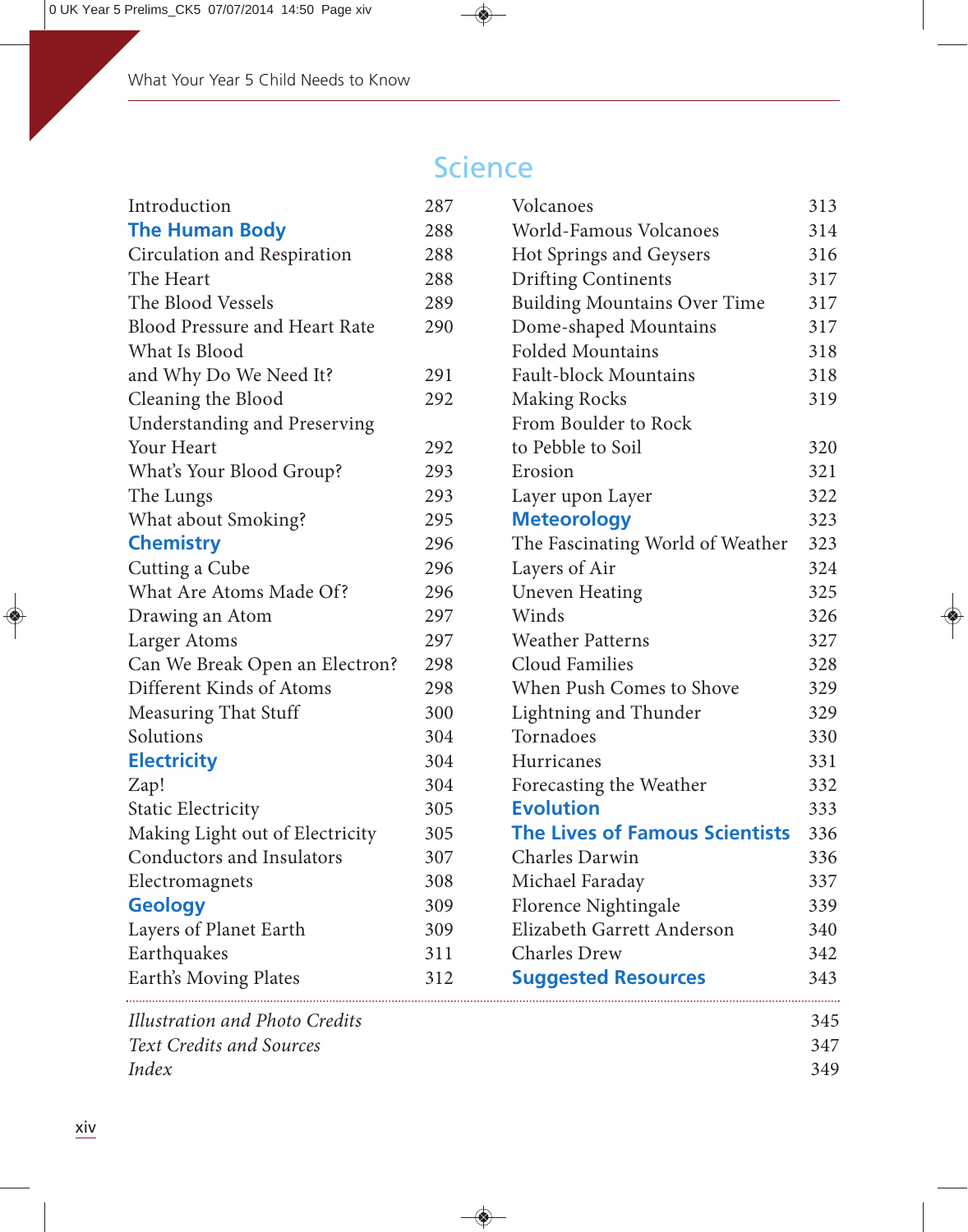### **Foreword to the UK Edition of the Core Knowledge Series**

This is the fifth in a series of books for parents who want to help their children do well at school. It describes what every child should aim to have learnt by the end of the school year. It is not a description of everything that could be known but rather a guide to the knowledge that children will need to advance to the next stage of their education. Nor is it primarily a textbook, although it could be used as such – along with other teaching resources – if schools wish.

The Core Knowledge series gives parents the tools to judge how effectively their children are being taught. And it provides teachers with clear aims that can be shared with parents, thereby enlisting them in the common cause of getting the best from every child.

Why publish a British version of a book originally designed for American children? For the last 50 years in both Britain and America there has been no consensus about how and what children should be taught. Sometimes knowledge was dismissed as mere 'rote learning', which was contrasted unfavourably with 'critical thinking skills'. Others argued that education should be 'child centred' not 'subject centred'. Professor Hirsch, who inspired the Core Knowledge series, was among the first to see that the retreat from knowledge was misguided. Above all, he showed that to compare 'knowledge' with 'thinking skills' was to make a false contrast. They are not mutually exclusive alternatives. Thinking skills can be 'knowledge-rich' or 'knowledge-lite'. The purpose of a good education is to teach children how to think clearly – to see through dubious reasoning, to avoid being conned, to learn how to question their own assumptions, to discover how to be objective or to argue a case with clarity. Knowledge does not get in the way of reasoning: it's what we reason with.

The Core Knowledge approach has six main strengths.

- **●** It helps parents to bring out the best in their children. It provides a guide to what young people should be learning and helps parents decide on the school best suited to their child.
- **●** It helps teachers. By providing clear expectations that are shared with parents, teachers are better able to benefit every child. Schools are always at their best when parents and teachers work together.
- **●** It helps children to learn on their own initiative. The books are written in language suitable for each year group, so that children can read alone or with their parents.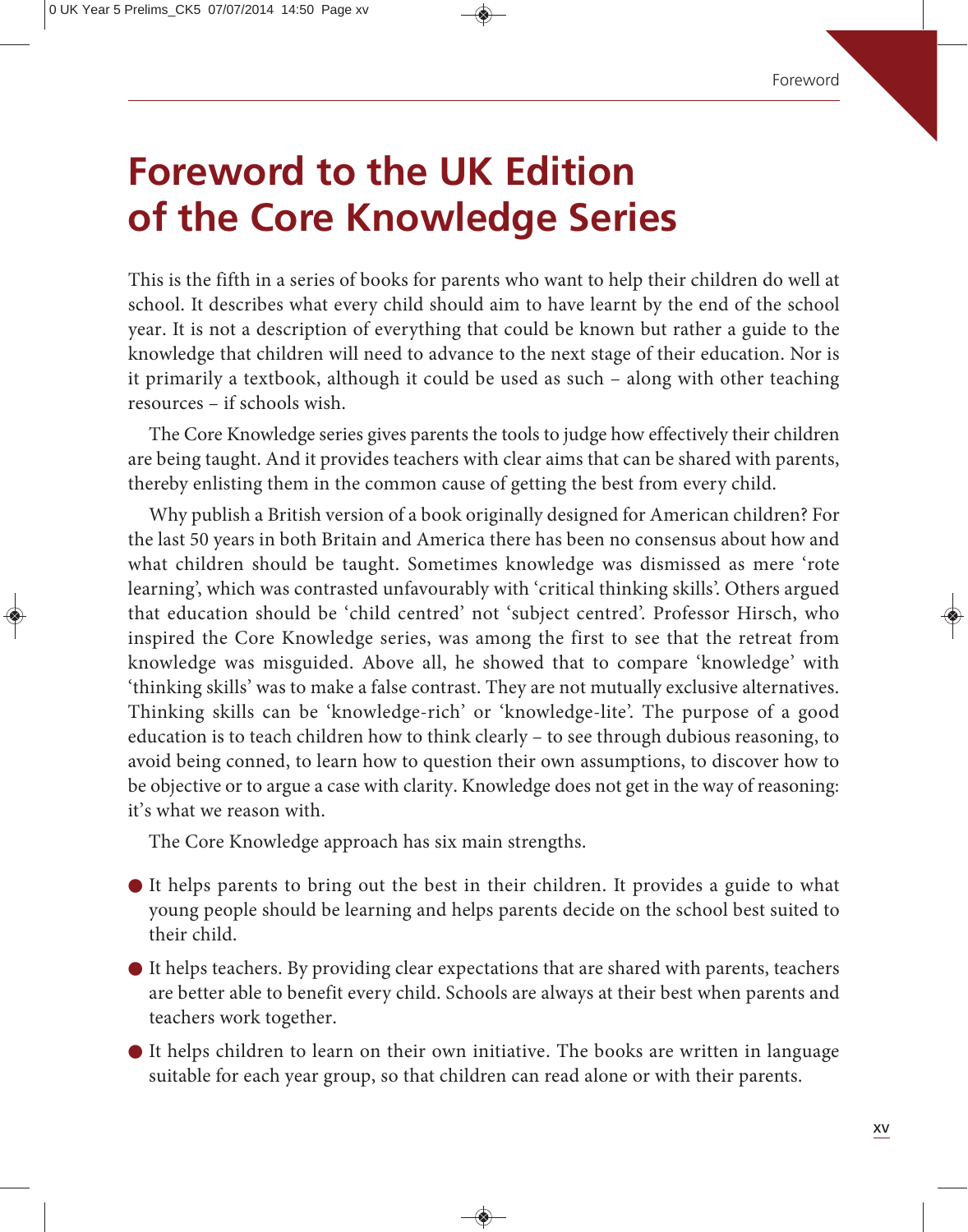- **●** It provides more equal opportunities for everyone. Some children do not receive effective support at home, perhaps because some of us did not ourselves get the best education. A good school can do much to make up for lost ground and the Core Knowledge series is designed for this very task. The books describe what every child can learn if given the chance. What's more, many parents find that they learn as much as their children!
- **●** It encourages social cohesion. Britain today has more cultures, ethnic groups and religions than 50 years ago. If we all share in a common stock of knowledge, social solidarity based on mutual respect for our legitimate differences is more likely.
- **●** It strengthens democracy. A free and democratic society depends on the mass of people being well-informed. We often say that modern societies are 'knowledge-based'. It's true. People who do not share in the knowledge that is regularly used by television news programmes or in our newspapers are at risk of being misled.

We are keen to work with teachers who share our ideals and who hope to play a leading part in developing this new curriculum in Britain. In co-operation with teachers, we have been evolving lesson plans and teacher resource guides, which are available on our website at www.coreknowledge.org.uk.

> David G. Green Director of Civitas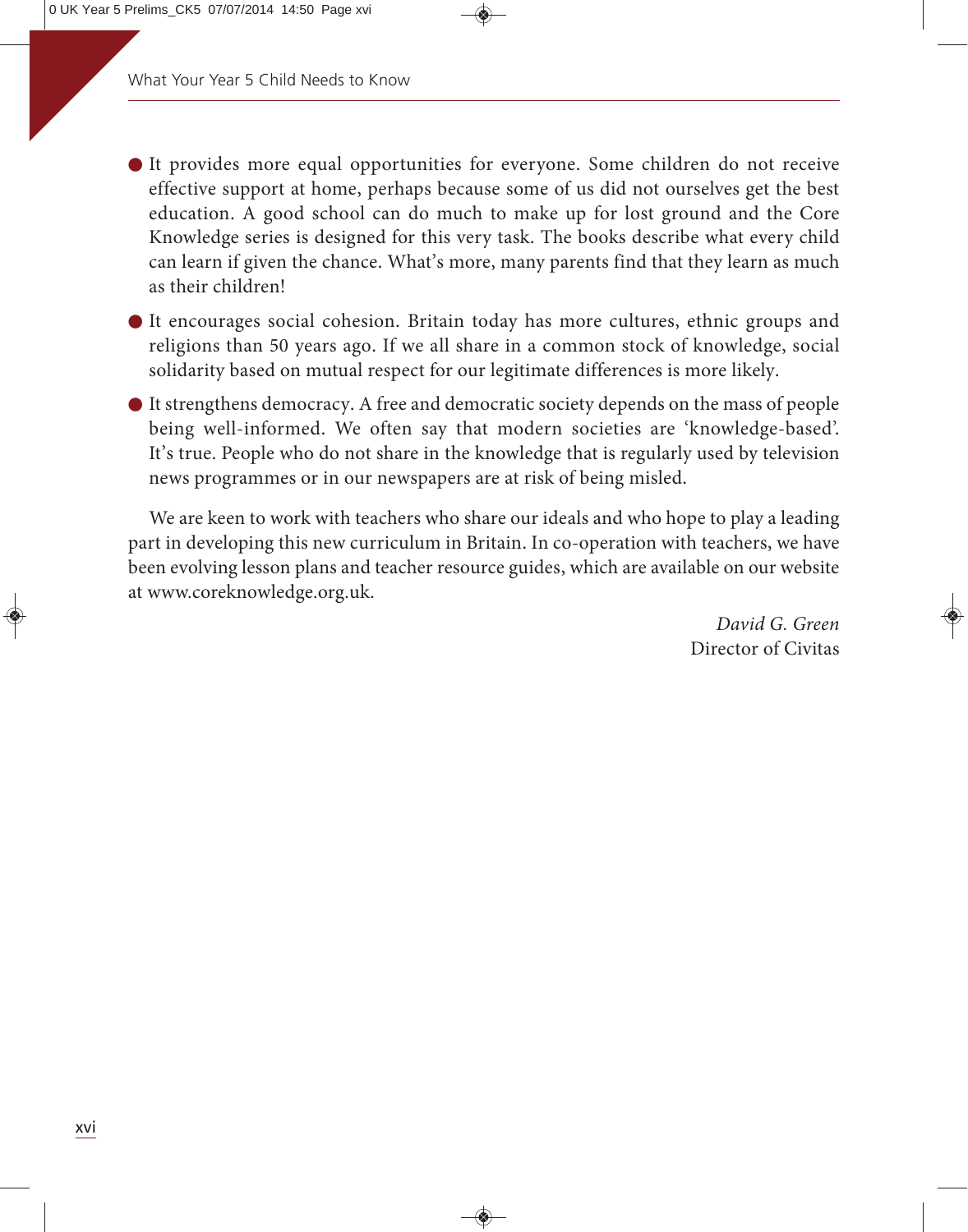## **Introduction to the UK Edition of the Core Knowledge Series for Year 5**

The concerns that led Professor Hirsch and others to set up the Core Knowledge Foundation in the USA in 1986 are shared by many in Britain. Civitas has acquired direct experience of the problem through its network of supplementary schools. Beginning with a group of children in the East End of London in 2005, Civitas now runs 22 supplementary schools for over 600 children in different parts of the UK. The children attend once a week, either on Saturdays or after school, for help with English and maths. The children are, for the most part, attending full-time schools in areas with higher-than-average indicators of social deprivation, where academic outcomes are not the best in the country. Some children join supplementary schools at the age of seven, eight or even older, unable to read properly and unable to handle simple addition and subtraction. Our approach in the Civitas Schools has been to employ dedicated teachers with high expectations and a commitment to providing solid learning foundations. Children are assessed annually and it has become quite usual to see them make two or three years of progress in their reading and maths ages over the course of one calendar year.

The concepts that Professor Hirsch mentions in his General Introduction such as 'critical thinking' and 'learning to learn' have been just as prevalent in the UK's schools, where the curriculum has become less knowledge-based and more focused on attaining 'skills', as if the two things can be separated. The acquisition of skills requires knowledge, and a knowledge-poor curriculum is one that condemns pupils – especially children from less advantaged backgrounds – to remain outside the mainstream of attainment and fulfilment. The Core Knowledge Foundation believes that all children should be able to unlock the library of the world's literature; to comprehend the world around them; to know where they stand (literally) on the globe; and to realise the heritage that the history of their country has bestowed on them.

Making a reality of this ideal has been the outstanding achievement of the Core Knowledge Foundation in the hundreds of schools across the USA where its curriculum is being taught, and it is why we so admire the work of Professor Hirsch and his colleagues at the Core Knowledge Foundation.

As Professor Hirsch explains in his General Introduction, the project operates within the overarching framework of the Core Knowledge Sequence, produced by dozens of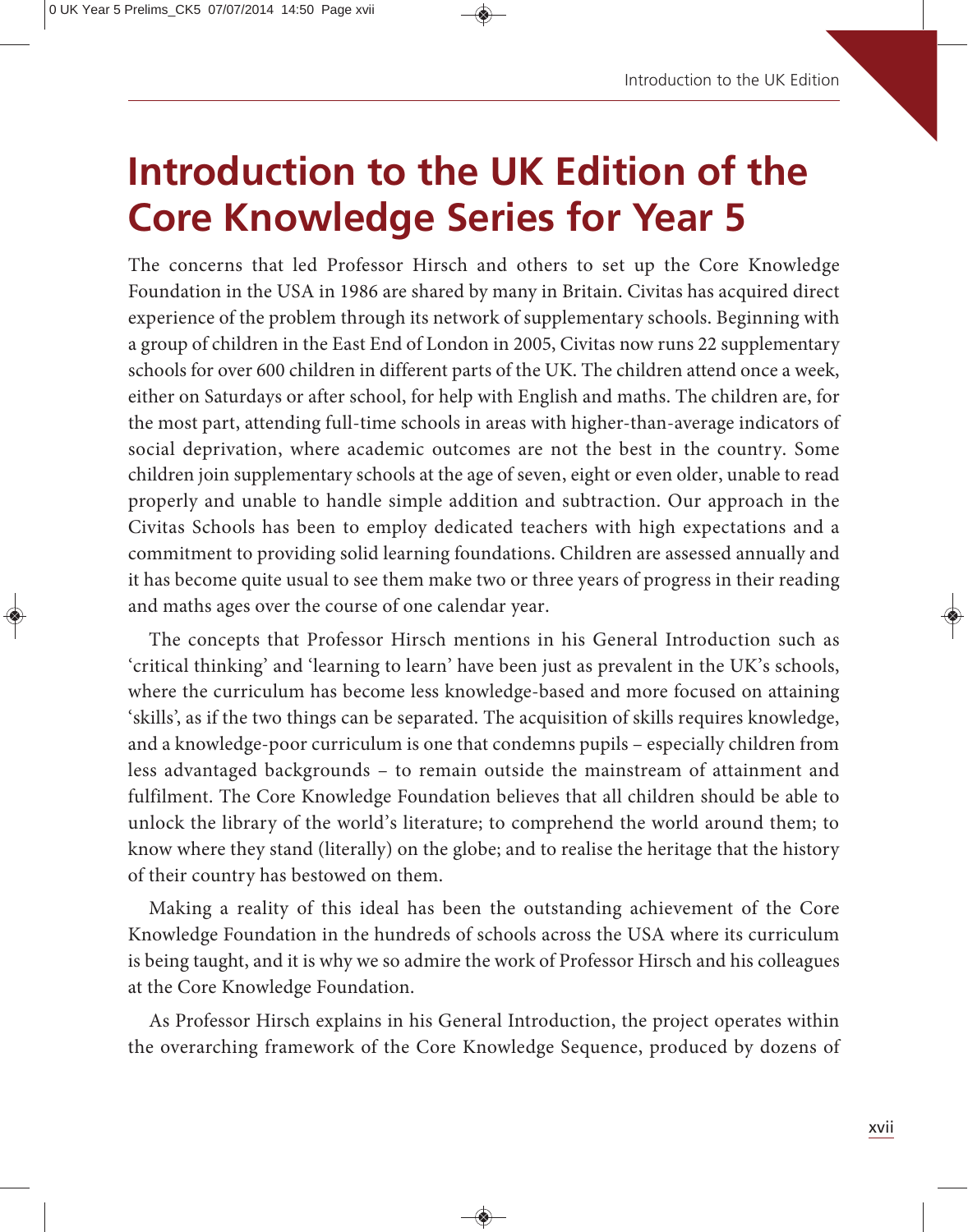educators over a gestational period of several years. To bring this sequence into the classroom or the home, the Sequence is fleshed out by a book for each year group. We at Civitas were honoured and delighted to be entrusted by the Core Knowledge Foundation with the task of adapting the books for teachers, parents and pupils in the UK. This has entailed some changes to reflect differences between our cultures. For example, Visual Arts looks at Hogarth's prints and Chippendale's chairs; our songs include British military airs like 'Heart of Oak' and Scottish ballads like the 'Skye Boat Song'; British musical nomenclature has been used in the Music chapter and metric rather than imperial measures take precedence in Science. We have revised the lists of resources to include books and educational materials readily available in the UK. However, for the most part, the US text has been left intact – because knowledge is universal!

We have adapted the Core Knowledge Sequence for the UK and it is freely available online at http://www.coreknowledge.org.uk/sequence.php. This will enable parents and teachers to understand how the grammar of each subject is unrolled over six years of primary school education. The UK Sequence follows the US Sequence very closely, with a few obvious changes. Maths has been slightly revised to reflect the demands of the National Curriculum; and British history and geography replace American. (American history and geography will be covered under World History and Geography.)

We share the view of the Core Knowledge Foundation that knowledge is best conveyed through subjects, and so we have followed their division of each book into chapters covering Language and Literature, History and Geography, Visual Arts, Music, Mathematics and Science. We will be producing volumes for each year group up to Year 6, and these will tie in with the UK version of the Core Knowledge Sequence.

In most states of the USA, children start their full-time education in Kindergarten when they are five rising six, whereas in the UK children of that age would be starting Year 1, having already spent a year in Reception. For this reason, the first book in Civitas Core Knowledge UK series, What Your Year 1 Child Needs to Know, represented, with small alterations, the text of What Your Kindergartner Needs to Know. The second book, What Your Year 2 Child Needs to Know, followed the text of the next book in the US series, What Your First Grader Needs to Know. This volume follows the text of What Your Fourth Grader Needs To Know, first published in the USA in 1992 and revised in 2004.

Robert Whelan

General Editor, Civitas Core Knowledge UK Project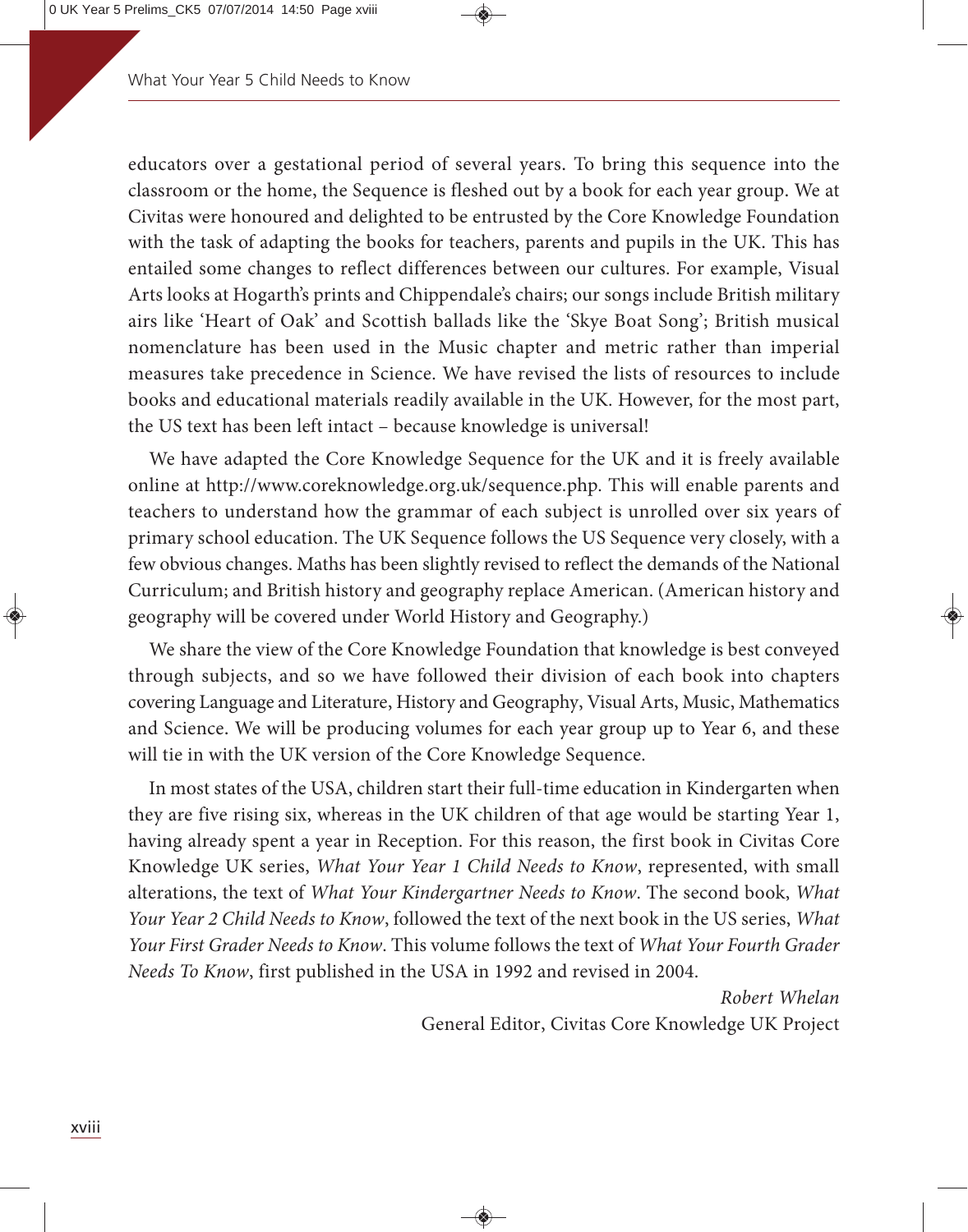### **General Introduction to the Core Knowledge Series**

#### I. WHAT IS YOUR CHILD LEARNING IN SCHOOL?

A parent of identical twins sent me a letter in which she expressed concern that her children, who are in the same grade in the same school, are being taught completely different things. How can this be? Because they are in different classrooms; because the teachers in these classrooms have only the vaguest guidelines to follow; in short, because the school, like many in the United States, lacks a definite, specific curriculum.

Many parents would be surprised if they were to examine the curriculum of their child's elementary school. Ask to see your school's curriculum. Does it spell out, in clear and concrete terms, a core of specific content and skills all children at a particular grade level are expected to learn by the end of the school year?

Many curricula speak in general terms of vaguely defined skills, processes and attitudes, often in an abstract, pseudo-technical language that calls, for example, for children to 'analyse patterns and data', or 'investigate the structure and dynamics of living systems', or 'work cooperatively in a group'. Such vagueness evades the central question: what is your child learning in school? It places unreasonable demands upon teachers, and often results in years of schooling marred by repetitions and gaps. Yet another unit on dinosaurs or 'pioneer days'. Charlotte*'*s Web for the third time. 'You've never heard of the Bill of Rights?' 'You've never been taught how to add two fractions with unlike denominators?'

When identical twins in two classrooms of the same school have few academic experiences in common, that is cause for concern. When teachers in that school do not know what children in other classrooms are learning in the same grade level, much less in earlier and later grades, they cannot reliably predict that children will come prepared with a shared core of knowledge and skills. For an elementary school to be successful, teachers need a common vision of what they want their students to know and be able to do. They need to have *clear, specific learning goals*, as well as the sense of mutual accountability that comes from shared commitment to helping all children achieve those goals. Lacking both specific goals and mutual accountability, too many schools exist in a state of curricular incoherence, one result of which is that they fall far short of developing the full potential of our children. To address this problem, I started the non-profit Core Knowledge Foundation in 1986. This book and its companion volumes in the Core Knowledge Series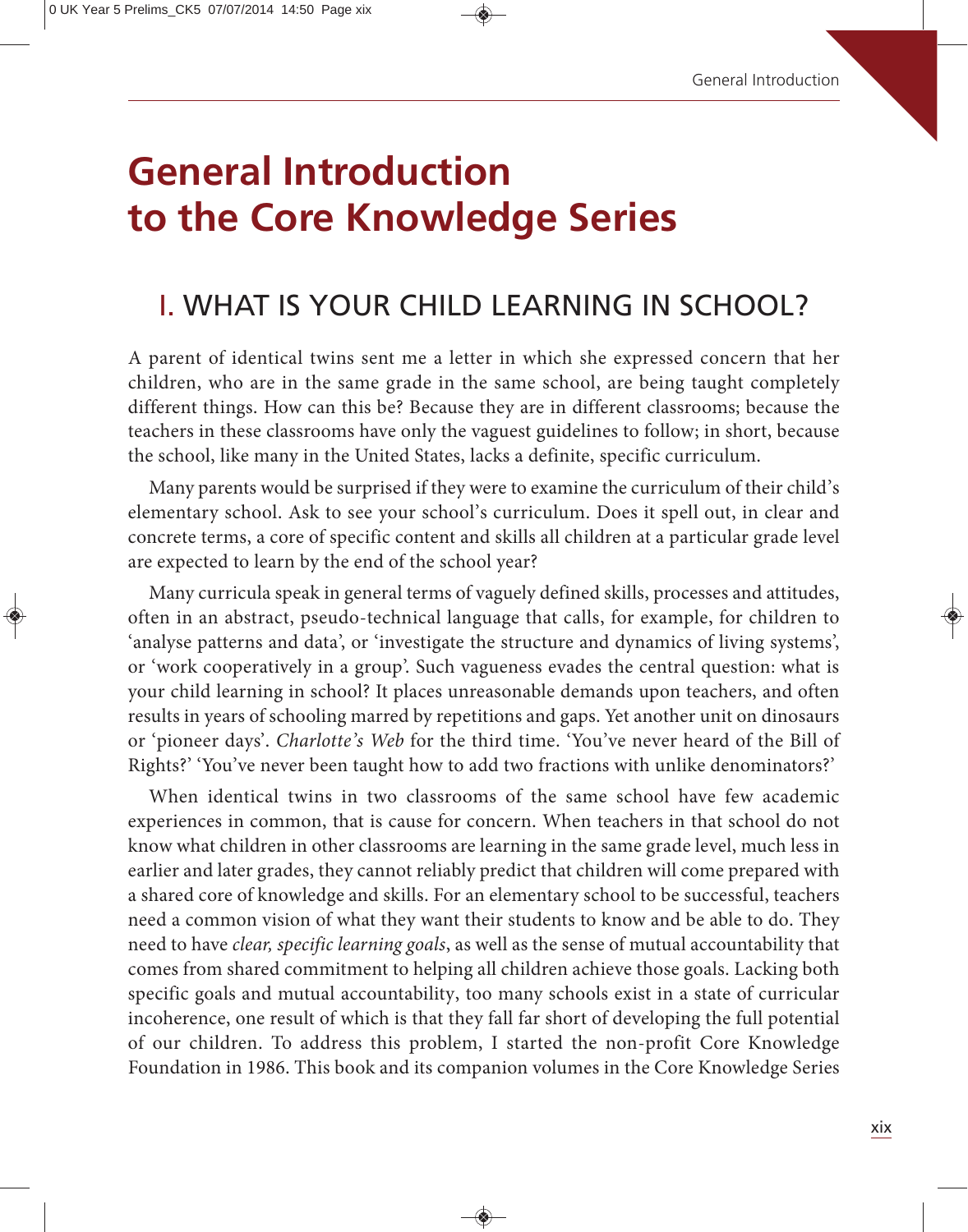are designed to give parents, teachers – and through them, children – a guide to clearly defined learning goals in the form of a carefully sequenced body of knowledge, based upon the specific content guidelines developed by the Core Knowledge Foundation (see below, 'The Consensus Behind the Core Knowledge Sequence').

Core Knowledge is an attempt to define, in a coherent and sequential way, a body of widely used knowledge taken for granted by competent writers and speakers in the United States. Because this knowledge is taken for granted rather than being explained when it is used, it forms a necessary foundation for the higher-order reading, writing and thinking skills that children need for academic and vocational success. The universal attainment of such knowledge should be a central aim of curricula in our elementary schools, just as it is currently the aim in all world-class educational systems.

For reasons explained in the next section, making sure that all young children in the United States possess a core of shared knowledge is a necessary step in developing a firstrate educational system.

#### II. WHY CORE KNOWLEDGE IS NEEDED

Learning builds on learning: children (and adults) gain new knowledge only by building on what they already know. It is essential to begin building solid foundations of knowledge in the early grades when children are most receptive because, for the vast majority of children, academic deficiencies from the first six grades can permanently impair the success of later learning. Poor performance of American students in middle and high school can be traced to shortcomings inherited from elementary schools that have not imparted to children the knowledge and skills they need for further learning.

All of the highest-achieving and most egalitarian elementary school systems in the world (such as those in Sweden, France and Japan) teach their children a specific core of knowledge in each of the first six grades, thus enabling all children to enter each new grade with a secure foundation for further learning. It is time American schools did so as well, for the following reasons:

#### **(1) Commonly shared knowledge makes schooling more effective.**

We know that the one-on-one tutorial is the most effective form of schooling, in part because a parent or teacher can provide tailor-made instruction for the individual child. But in a non-tutorial situation – in, for example, a typical classroom with twenty-five or more students – the instructor cannot effectively impart new knowledge to all the students unless each one shares the background knowledge that the lesson is being built upon.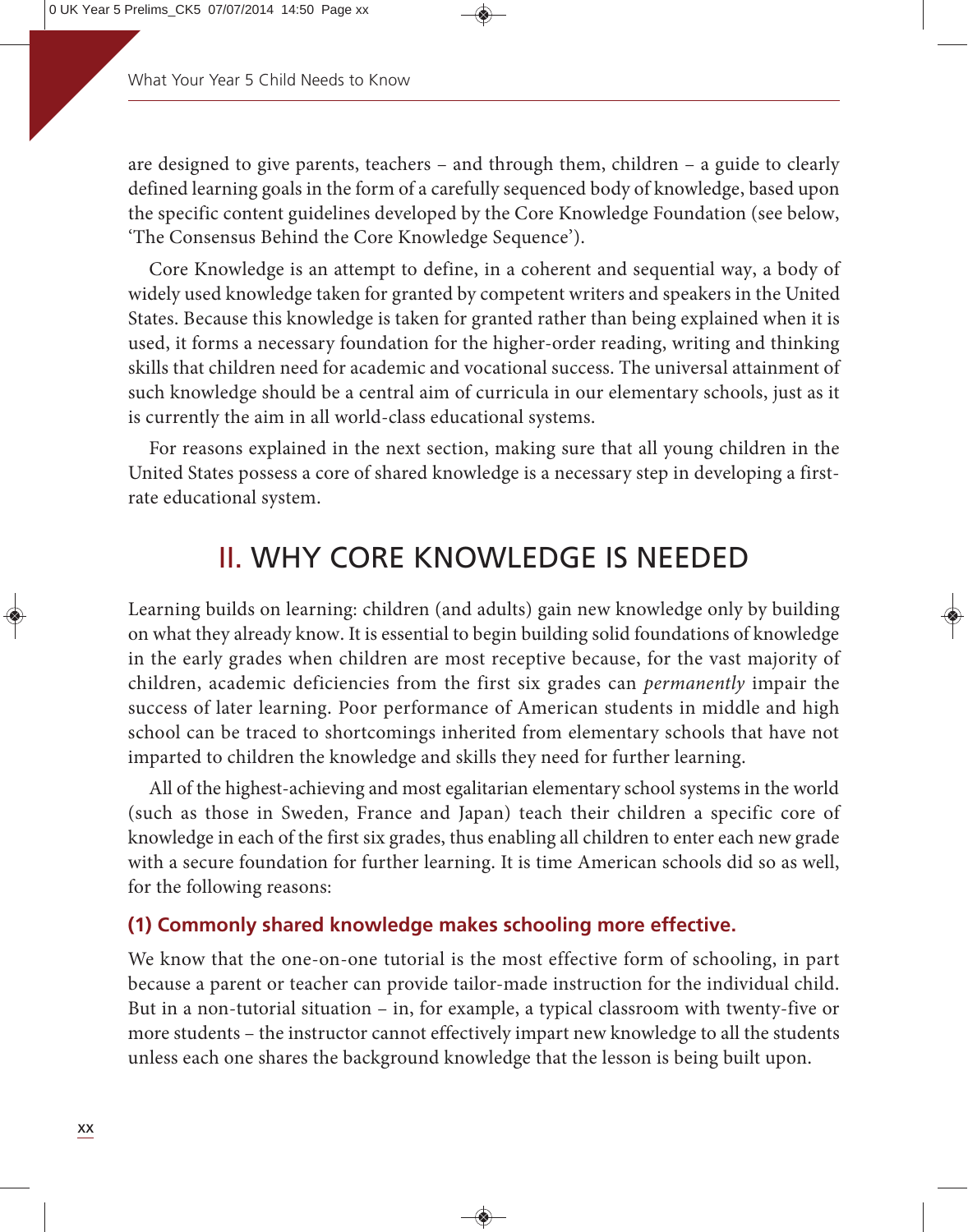Consider this scenario: in third grade, Ms Franklin is about to begin a unit on early explorers – Columbus, Magellan and others. In her class she has some students who were in Mr Washington's second-grade class last year and some students who were in Ms Johnson's second-grade class. She also has a few students who have moved in from other towns. As Ms Franklin begins the unit on explorers, she asks the children to look at a globe and use their fingers to trace a route across the Atlantic Ocean from Europe to North America. The students who had Mr Washington look blankly at her: they didn't learn that last year. The students who had Ms Johnson, however, eagerly point to the proper places on the globe, while two of the students who came from other towns pipe up and say, 'Columbus and Magellan again? We did that last year.'

When all the students in a class *do* share the relevant background knowledge, a classroom can begin to approach the effectiveness of a tutorial. Even when some children in a class do not have elements of the knowledge they were supposed to acquire in previous grades, the existence of a specifically defined core makes it possible for the teacher or parent to identify and fill the gaps, thus giving all students a chance to fulfill their potential in later grades.

#### **(2) Commonly shared knowledge makes schooling more fair and democratic.**

When all the children who enter a grade can be assumed to share some of the same building blocks of knowledge, and when the teacher knows exactly what those building blocks are, then all the students are empowered to learn. In our current system, children from disadvantaged backgrounds too often suffer from unmerited low expectations that translate into watered-down curricula. But if we specify the core of knowledge that all children should share, then we can guarantee equal access to that knowledge and compensate for the academic advantages some students are offered at home. In a Core Knowledge school, all children enjoy the benefits of important, challenging knowledge that will provide the foundation for successful later learning.

#### **(3) Commonly shared knowledge helps create cooperation and solidarity in our schools and nation.**

Diversity is a hallmark and strength of our nation. American classrooms are usually made up of students from a variety of cultural backgrounds, and those different cultures should be honoured by all students. At the same time, education should create a schoolbased culture that is common and welcoming to all because it includes knowledge of many cultures and gives all students, no matter what their background, a common foundation for understanding our cultural diversity.

In the next section, I will describe the steps taken by the Core Knowledge Foundation to develop a model of the commonly shared knowledge our children need (which forms the basis for this series of books).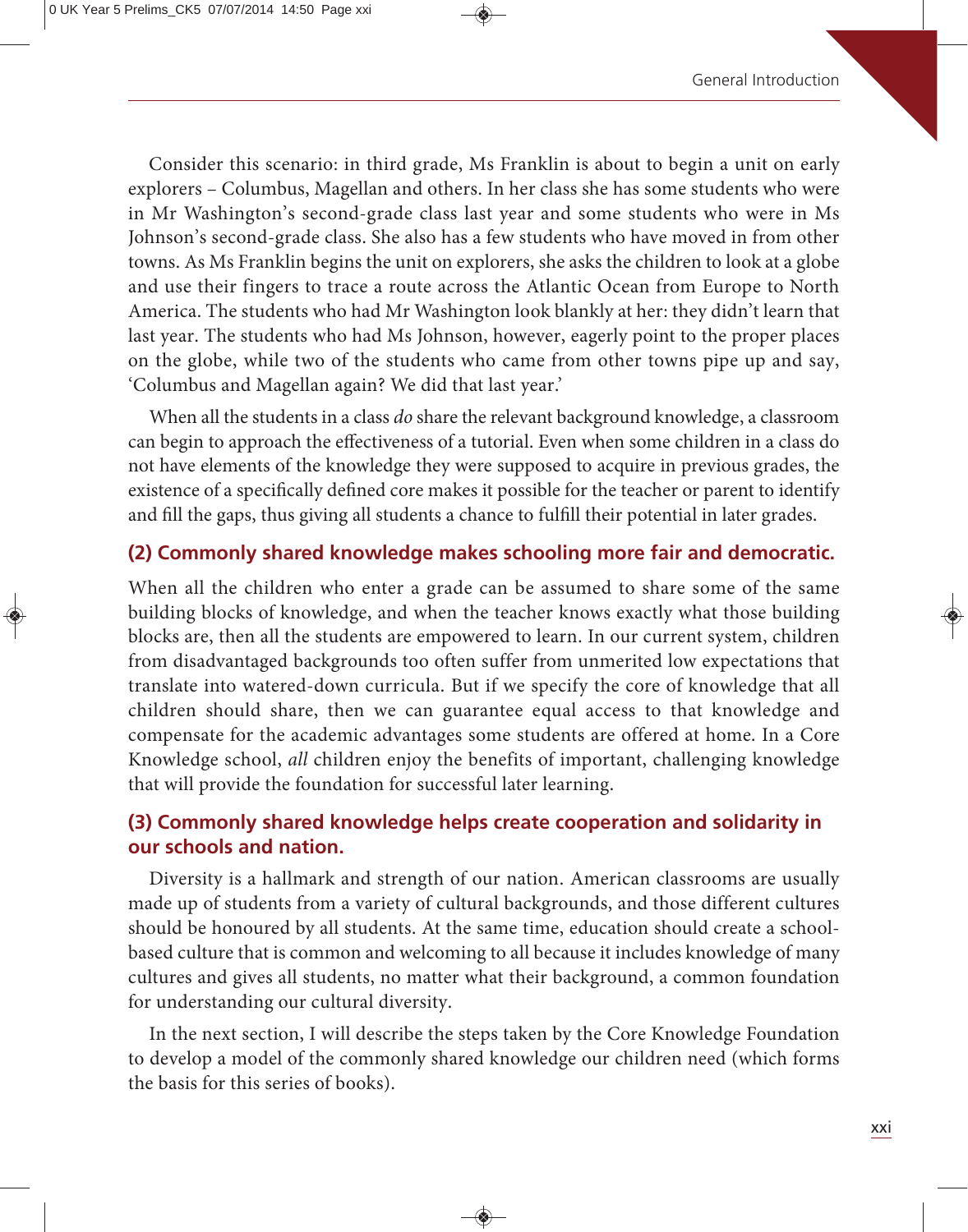### III. THE CONSENSUS BEHIND THE CORE KNOWLEDGE SEQUENCE

The content in this and other volumes in the Core Knowledge Series is based on a document called the Core Knowledge Sequence, a grade-by-grade sequence of specific content guidelines in history, geography, mathematics, science, language arts and fine arts. The *Sequence* is not meant to outline the whole of the school curriculum; rather, it offers specific guidelines to knowledge that can reasonably be expected to make up about half of any school's curriculum, thus leaving ample room for local requirements and emphases. Teaching a common core of knowledge, such as that articulated in the Core Knowledge Sequence, is compatible with a variety of instructional methods and additional subject matters.

The Core Knowledge Sequence is the result of a long process of research and consensus building undertaken by the Core Knowledge Foundation. Here is how we achieved the consensus behind the Core Knowledge Sequence.

First we analysed the many reports issued by state departments of education and by professional organisations – such as the National Council of Teachers of Mathematics and the American Association for the Advancement of Science – that recommend general outcomes for elementary and secondary education. We also tabulated the knowledge and skills through grade six specified in the successful educational systems of several other countries, including France, Japan, Sweden and West Germany.

In addition, we formed an advisory board on multiculturalism that proposed a specific knowledge of diverse cultural traditions that American children should all share as part of their school-based common culture. We sent the resulting materials to three independent groups of teachers, scholars and scientists around the country, asking them to create a master list of the knowledge children should have by the end of grade six. About 150 teachers (including college professors, scientists and administrators) were involved in this initial step.

These items were amalgamated into a master plan, and further groups of teachers and specialists were asked to agree on a grade-by-grade sequence of the items. That sequence was then sent to some one hundred educators and specialists who participated in a national conference that was called to hammer out a working agreement on an appropriate core of knowledge for the first six grades.

This important meeting took place in March 1990. The conferees were elementary school teachers, curriculum specialists, scientists, science writers, officers of national organisations, representatives of ethnic groups, district superintendents and school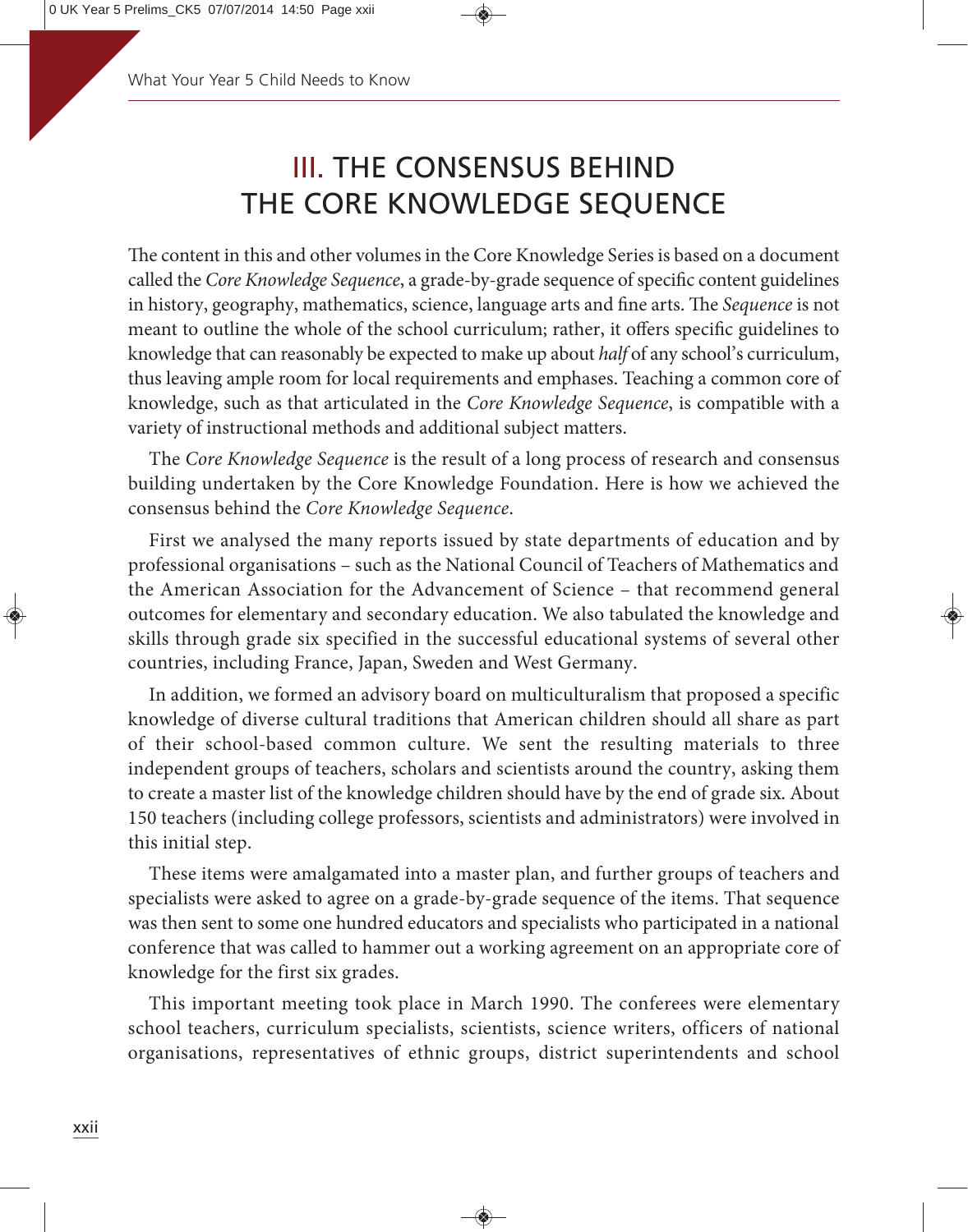principals from across the country. A total of twenty-four working groups decided on revisions in the Core Knowledge Sequence. The resulting provisional Sequence was further fine-tuned during a year of implementation at a pioneering school, Three Oaks Elementary in Lee County, Florida.

In only a few years, many more schools – urban and rural, rich and poor, public and private – joined in the effort to teach Core Knowledge. Based largely on suggestions from these schools, the Core Knowledge Sequence was revised in 1995: separate guidelines were added for kindergarten, and a few topics in other grades were added, omitted or moved from one grade to another, in order to create an even more coherent sequence for learning. Revised editions of the books in the Core Knowledge Series reflect the revisions in the Sequence. Based on the principle of learning from experience, the Core Knowledge Foundation continues to work with schools and advisors to 'fine-tune' the Sequence, and is also conducting research that will lead to the publication of guidelines for grades seven and eight, as well as for preschool. (The Core Knowledge Sequence UK can be downloaded from the Civitas Core Knowledge UK website www.coreknowledge.org.uk/sequence.php)

#### IV. THE NATURE OF THIS SERIES

The books in this series are designed to give a convenient and engaging introduction to the knowledge specified in the Core Knowledge Sequence. These are resource books, addressed primarily to parents, but which we hope will be useful tools for both parents and teachers. These books are not intended to replace the local curriculum or school textbooks, but rather to serve as aids to help children gain some of the important knowledge they will need to make progress in school and be effective in society.

Although we have made these books as accessible and useful as we can, parents and teachers should understand that they are not the only means by which the Core Knowledge Sequence can be imparted. The books represent a single version of the possibilities inherent in the Sequence, and a first step in the Core Knowledge reform effort. We hope that publishers will be stimulated to offer educational software, games, alternative books and other imaginative vehicles based on the Core Knowledge Sequence.

These books are not textbooks or workbooks, though when appropriate they do suggest a variety of activities you can do with your child. In these books, we address your child directly, and occasionally ask questions for him or her to think about. The earliest books in the series are intended to be read aloud to children. Even as children become able to read the books on their own, we encourage parents to help their children read more actively by reading along with them and talking about what they are reading. You and your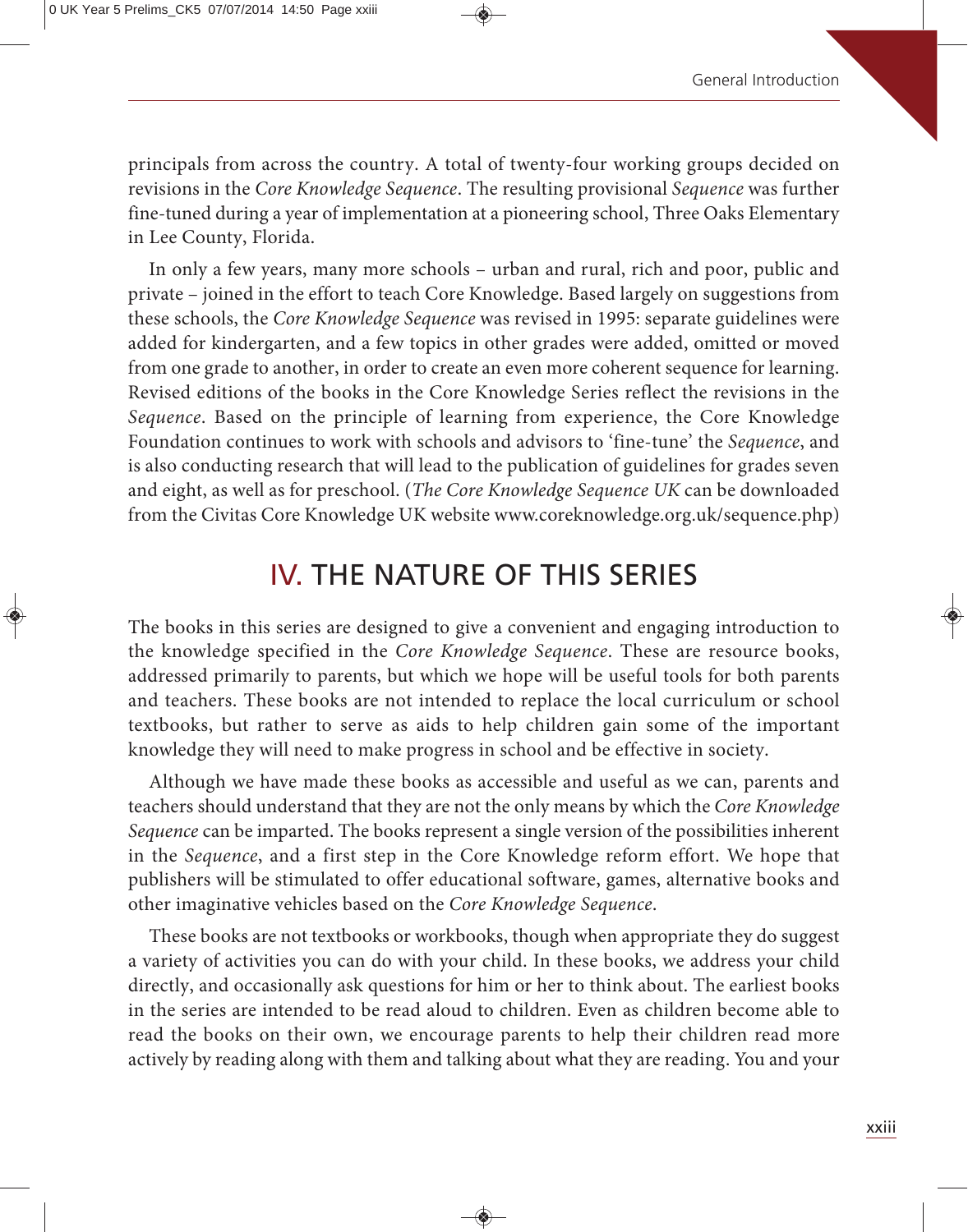child can read the sections of this book in any order, depending on your child's interests or depending on the topics your child is studying in school, which this book may complement or reinforce. You can skip from section to section and re-read as much as your child likes.

We encourage you to think of this book as a guidebook that opens the way to many paths you and your child can explore. These paths may lead to the library, to many other good books and, if possible, to plays, museums, concerts and other opportunities for knowledge and enrichment. In short, this guidebook recommends places to visit and describes what is important in those places, but only you and your child can make the actual visit, travel the streets and climb the steps.

#### V. WHAT YOU CAN DO TO HELP IMPROVE EDUCATION

The first step for parents and teachers who are committed to reform is to be sceptical about oversimplified slogans like 'critical thinking' and 'learning to learn'. Such slogans are everywhere and, unfortunately for our schools, their partial insights have been elevated to the level of universal truths. For example: 'What students learn is not important; rather, we must teach students to learn how to learn.' 'The child, not the academic subject, is the true focus of education.' 'Do not impose knowledge on children before they are developmentally ready to receive it.' 'Do not bog children down in mere facts, but rather, teach critical-thinking skills.' Who has not heard these sentiments, so admirable and humane, and – up to a point – so true? But these positive sentiments in favour of 'thinking skills' and 'higher understanding' have been turned into negative sentiments against the teaching of important knowledge. Those who have entered the teaching profession over the past 40 years have been taught to scorn important knowledge as 'mere facts', and to see the imparting of this knowledge as somehow injurious to children. Thus it has come about that many educators, armed with partially true slogans, have seemingly taken leave of common sense.

Many parents and teachers have come to the conclusion that elementary education must strike a better balance between the development of the 'whole child' and the more limited but fundamental duty of the school to ensure that all children master a core of knowledge and skills essential to their competence as learners in later grades. But these parents and teachers cannot act on their convictions without access to an agreed upon, concrete sequence of knowledge. Our main motivation in developing the Core Knowledge Sequence and this book series has been to give parents and teachers something concrete to work with.